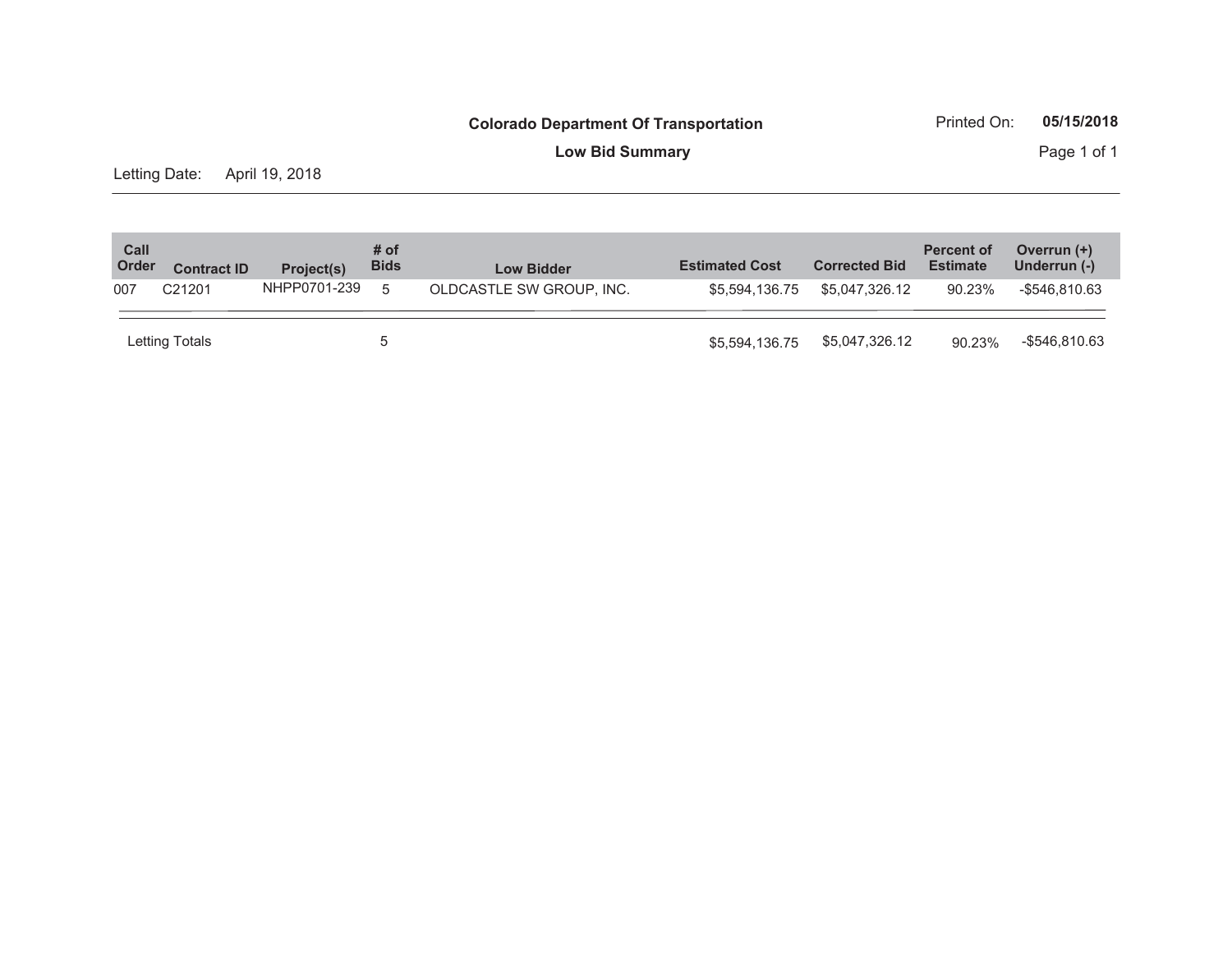|               |                |              | <b>Colorado Department Of Transportation</b>      | Printed On:              | 05/15/2018 |  |
|---------------|----------------|--------------|---------------------------------------------------|--------------------------|------------|--|
|               |                |              | <b>Vendor Ranking</b>                             | Page 1 of 1              |            |  |
| Letting No:   | 20180419       | Contract ID: | C <sub>21201</sub>                                | Project(s): NHPP0701-239 |            |  |
| Letting Date: | April 19, 2018 | Region:      | 3                                                 |                          |            |  |
| Letting Time: | 10:00 AM       |              | Contract Time: 11/15/18 COMPLETION<br><b>DATE</b> | Counties: GARFIELD       |            |  |
|               |                |              |                                                   |                          |            |  |

| <b>Rank</b> | <b>Vendor ID</b> | <b>Vendor Name</b>                           | <b>Total Bid</b> | <b>Percent Of</b><br><b>Low Bid</b> | <b>Percent Of</b><br><b>Estimate</b> |
|-------------|------------------|----------------------------------------------|------------------|-------------------------------------|--------------------------------------|
|             | 672A             | OLDCASTLE SW GROUP, INC.                     | \$5,047,326.12   | 100.00%                             | 90.23%                               |
| 2           | 1658             | Kilgore Companies, LLC dba Elam Construction | \$5,092,855.94   | 100.90%                             | 91.04%                               |
| 3           | 027A             | APC SOUTHERN CONSTRUCTION COMPANY, LLC       | \$5,536,140.45   | 109.68%                             | 98.96%                               |
| $\Omega$    | -EST-            | <b>Engineer's Estimate</b>                   | \$5,594,136.75   | 110.83%                             | 100.00%                              |
| 4           | 005A             | A and S CONSTRUCTION CO.                     | \$5,645,000.00   | 111.84%                             | 100.91%                              |
| 5           | 160A             | KIRKLAND CONSTRUCTION, L.L.L.P.              | \$5,974,020.25   | 118.36%                             | 106.79%                              |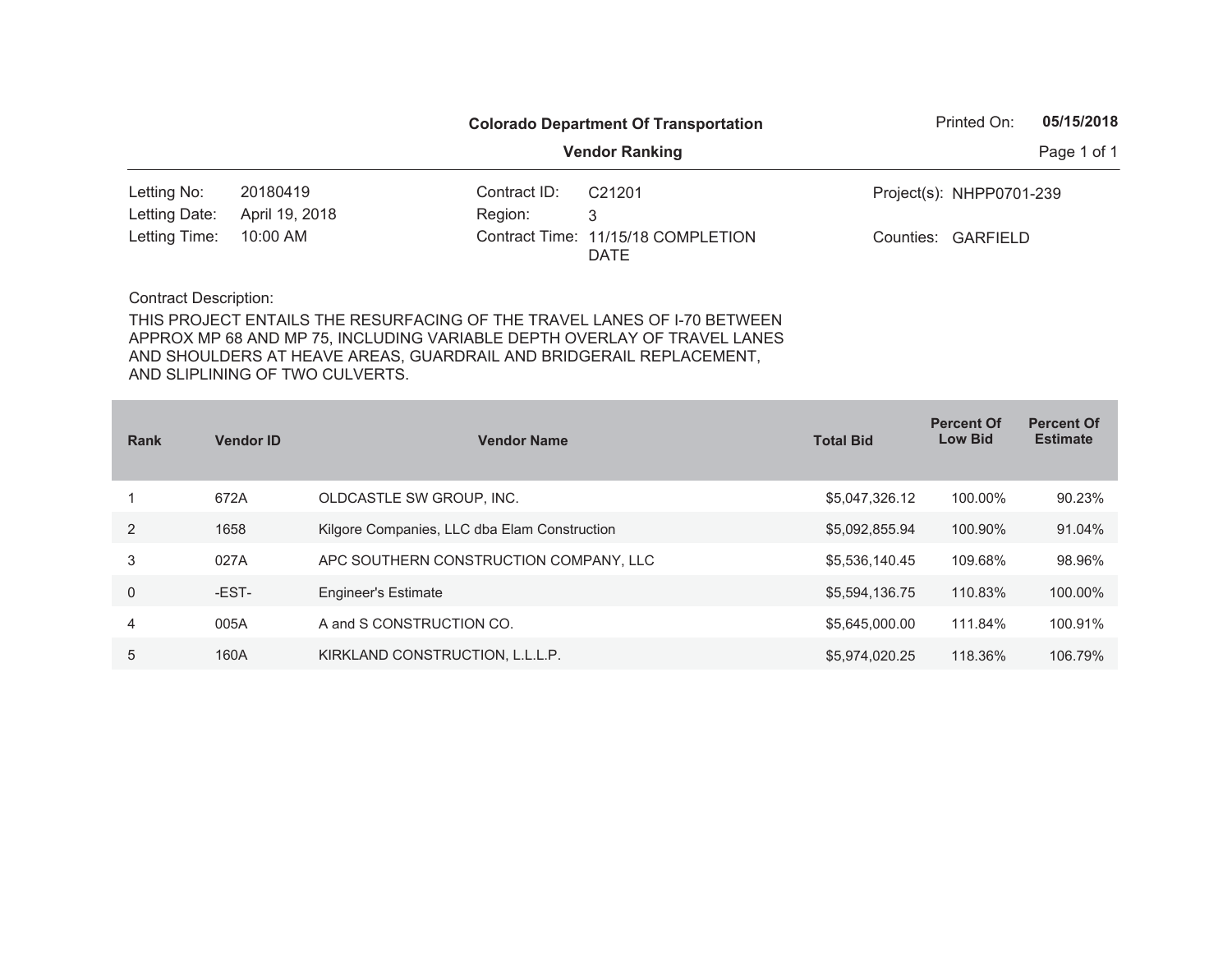|                                               |      |                                                    |                         |            | <b>Tabulation of Bids</b>                 |                       | Page 1 of 12                                   |                    |                                                                  |                    |  |
|-----------------------------------------------|------|----------------------------------------------------|-------------------------|------------|-------------------------------------------|-----------------------|------------------------------------------------|--------------------|------------------------------------------------------------------|--------------------|--|
| Letting No:<br>Letting Date:<br>Letting Time: |      | 20180419<br>April 19, 2018<br>10:00 AM             | Contract ID:<br>Region: | C21201     |                                           | Counties:<br>GARFIELD |                                                |                    |                                                                  |                    |  |
|                                               |      |                                                    |                         |            | $(0)$ -EST-<br><b>Engineer's Estimate</b> |                       | (1) 672A<br><b>OLDCASTLE SW GROUP,</b><br>INC. |                    | $(2)$ 1658<br><b>Kilgore Companies, LLC</b><br>dba Elam Construc |                    |  |
| <b>Item Code</b>                              |      | <b>Description</b>                                 | <b>Quantity</b>         |            | <b>Unit Price</b>                         | <b>Amount</b>         | <b>Unit Price</b>                              | <b>Amount</b>      | <b>Unit Price</b>                                                | <b>Amount</b>      |  |
| <b>SECTION:</b>                               | 0001 | <b>BID ITEMS</b>                                   |                         |            |                                           |                       |                                                | LCC:               |                                                                  |                    |  |
| 202-00240                                     |      | Removal of Asphalt Mat (Planing)                   | 171,225.000             | SY         |                                           | 2.75000 470,868.75    |                                                | 1.40000 239,715.00 |                                                                  | 1.60000 273,960.00 |  |
|                                               |      | 202-00426 Removal of Bridge Railing (Special)      | 1,852.000               | LF         |                                           | 20.00000 37,040.00    | 4.60000                                        | 8,519.20           | 5.70000                                                          | 10,556.40          |  |
|                                               |      | 202-00500 Removal of Portions of Present Structure | 19.000 EACH             |            | 1,000.00000 19,000.00                     |                       | 1,300.00000 24,700.00                          |                    | 720.00000                                                        | 13,680.00          |  |
|                                               |      | 202-00810 Removal of Ground Sign                   |                         | 8.000 EACH | 150.00000                                 | 1,200.00              | 310.00000                                      | 2,480.00           | 195.00000                                                        | 1,560.00           |  |
|                                               |      | 202-01130 Removal of Guardrail Type 3              | 12,725.000              | LF         | 5.00000                                   | 63,625.00             |                                                | 2.65000 33,721.25  | 2.60000                                                          | 33,085.00          |  |
|                                               |      | 202-01300 Removal of End Anchorage                 | 71.000 EACH             |            | 215.00000                                 | 15,265.00             | 325.00000                                      | 23,075.00          | 315.00000                                                        | 22,365.00          |  |
| 202-04002 Clean Culvert                       |      |                                                    |                         | 2.000 EACH | 1,000.00000                               | 2,000.00              | 2,100.00000                                    | 4,200.00           | 2,000.00000                                                      | 4,000.00           |  |
| 203-01500 Blading                             |      |                                                    | 20.000 HOUR             |            | 135.00000                                 | 2,700.00              | 91.00000                                       | 1,820.00           | 125.00000                                                        | 2,500.00           |  |
| 203-01582 Truck (Dump)                        |      |                                                    | 20.000 HOUR             |            | 120.00000                                 | 2,400.00              | 85.00000                                       | 1,700.00           | 120.00000                                                        | 2,400.00           |  |
|                                               |      | 203-01594 Combination Loader                       | 60,000 HOUR             |            | 110.00000                                 | 6,600.00              | 97.00000                                       | 5,820.00           | 85.00000                                                         | 5,100.00           |  |
| 203-01597 Potholing                           |      |                                                    | 60.000 HOUR             |            | 220.00000                                 | 13,200.00             | 325.00000                                      | 19,500.00          | 245.00000                                                        | 14,700.00          |  |
| 203-02330 Laborer                             |      |                                                    | 60.000 HOUR             |            | 50.00000                                  | 3,000.00              | 31.00000                                       | 1,860.00           | 40.00000                                                         | 2,400.00           |  |
|                                               |      | 208-00002 Erosion Log Type 1 (12 Inch)             | 100,000                 | LF         | 5.00000                                   | 500.00                | 10.00000                                       | 1,000.00           | 4.45000                                                          | 445.00             |  |
|                                               |      | 208-00011 Erosion Bales (Weed Free)                | 12.000 EACH             |            | 30.00000                                  | 360.00                | 16.00000                                       | 192.00             | 22.00000                                                         | 264.00             |  |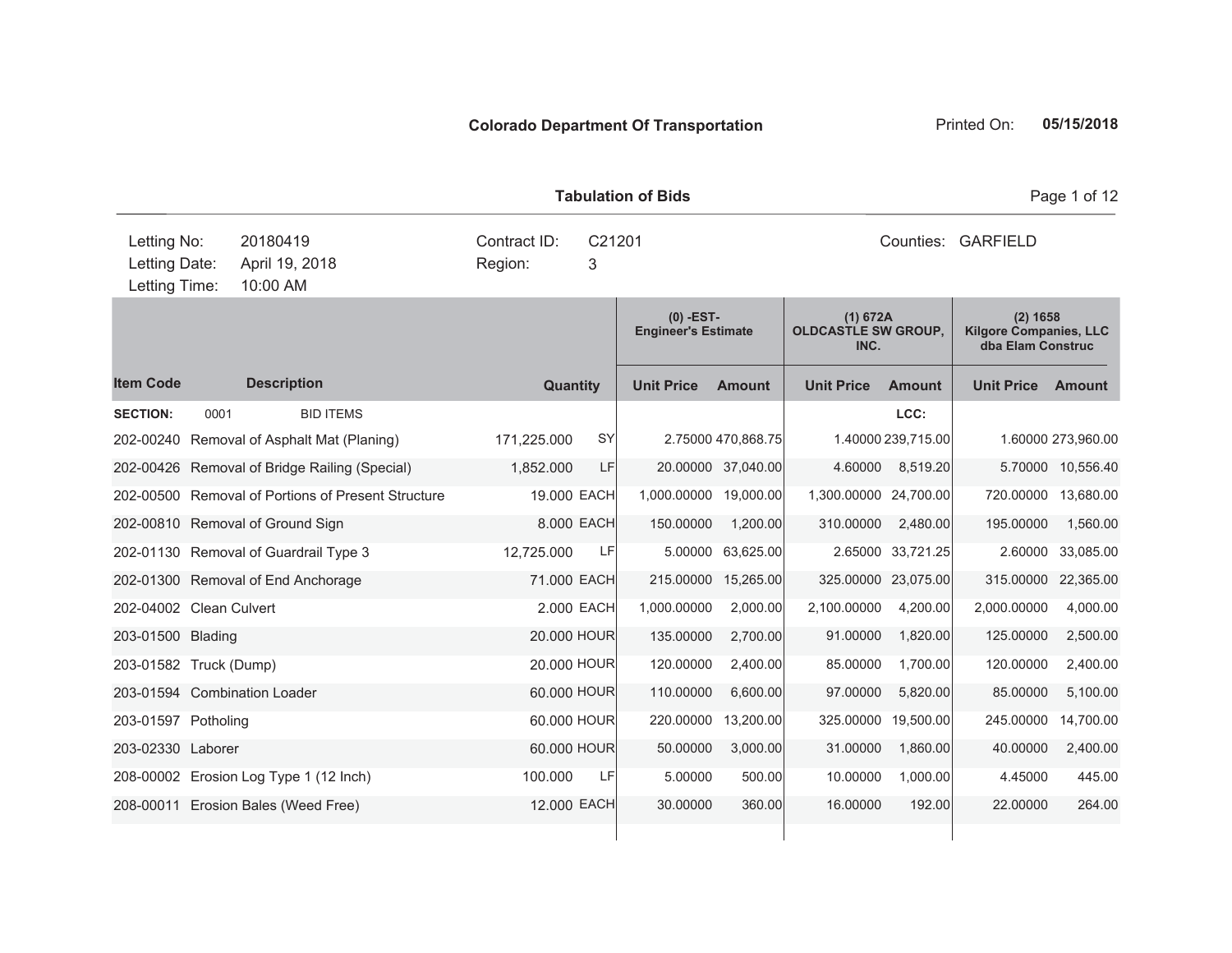|                                               |          |                                                                   | <b>Tabulation of Bids</b> | Page 2 of 12 |                                           |                           |                   |                                                                                                            |                   |                           |  |
|-----------------------------------------------|----------|-------------------------------------------------------------------|---------------------------|--------------|-------------------------------------------|---------------------------|-------------------|------------------------------------------------------------------------------------------------------------|-------------------|---------------------------|--|
| Letting No:<br>Letting Date:<br>Letting Time: |          | 20180419<br>April 19, 2018<br>10:00 AM                            | Contract ID:<br>Region:   |              | Counties: GARFIELD                        |                           |                   |                                                                                                            |                   |                           |  |
|                                               |          |                                                                   |                           |              | $(0)$ -EST-<br><b>Engineer's Estimate</b> |                           | INC.              | (1) 672A<br>$(2)$ 1658<br><b>OLDCASTLE SW GROUP,</b><br><b>Kilgore Companies, LLC</b><br>dba Elam Construc |                   |                           |  |
| <b>Item Code</b>                              |          | <b>Description</b>                                                | <b>Quantity</b>           |              | <b>Unit Price</b>                         | <b>Amount</b>             | <b>Unit Price</b> | <b>Amount</b>                                                                                              | <b>Unit Price</b> | Amount                    |  |
| <b>SECTION:</b>                               | 0001     | <b>BID ITEMS</b>                                                  |                           |              |                                           |                           |                   | LCC:                                                                                                       |                   |                           |  |
|                                               |          | 208-00046 Pre-fabricated Concrete Washout Structure               | 2.000 EACH                |              | 2,000.00000                               | 4,000.00                  | 500.00000         | 1,000.00                                                                                                   | 700.00000         | 1,400.00                  |  |
|                                               |          | 208-00103 Removal and Disposal of Sediment (Labor)                | 10.000 HOUR               |              | 100.00000                                 | 1,000.00                  | 52.00000          | 520.00                                                                                                     | 40.00000          | 400.00                    |  |
|                                               |          | 208-00106 Sweeping (Sediment Removal)                             | 10.000 HOUR               |              | 130.00000                                 | 1,300.00                  | 125.00000         | 1,250.00                                                                                                   | 147.00000         | 1,470.00                  |  |
| 208-00107 Removal of Trash                    |          |                                                                   | 4.000 HOUR                |              | 100.00000                                 | 400.00                    | 63.00000          | 252.00                                                                                                     | 150.00000         | 600.00                    |  |
| 212-00006 Seeding (Native)                    |          |                                                                   | 0.330 ACRE                |              | 750.00000                                 | 247.50                    | 3,000.00000       | 990.00                                                                                                     | 928.00000         | 306.24                    |  |
| 212-00032 Soil Conditioning                   |          |                                                                   | 0.330 ACRE                |              | 4,000.00000                               | 1,320.00                  | 6,000.00000       | 1,980.00                                                                                                   | 3,965.00000       | 1,308.45                  |  |
| 216-00201                                     |          | Soil Retention Blanket (Straw-Coconut)<br>(Biodegradable Class 1) | 1,586.000                 | <b>SY</b>    | 3.00000                                   | 4.758.00                  | 2.50000           | 3,965.00                                                                                                   | 2.75000           | 4,361.50                  |  |
|                                               |          | 304-06000 Aggregate Base Course (Class 6)                         | 1,178.000                 | <b>TON</b>   | 25.00000                                  | 29,450.00                 |                   | 31.35000 36,930.30                                                                                         | 35.00000          | 41,230.00                 |  |
|                                               |          | 403-00720 Hot Mix Asphalt (Patching) (Asphalt)                    | 50.000                    | <b>TON</b>   |                                           | 210.00000 10,500.00       |                   | 225.00000 11,250.00                                                                                        | 150.00000         | 7,500.00                  |  |
|                                               |          | 403-34801 Hot Mix Asphalt (Grading SX) (100)                      | 38,021.000                | <b>TON</b>   |                                           | 55.00000 2,091,155.<br>00 |                   | 52.00000 1,977,092.<br>00                                                                                  |                   | 50.00000 1,901,050.<br>00 |  |
|                                               | 76-28)   | 411-03345 Asphalt Cement Performance Grade (PG                    | 1,560.000                 | <b>TON</b>   |                                           | 340.00000 530,400.00      |                   | 350.00000 546,000.00                                                                                       |                   | 510.00000 795,600.00      |  |
| 411-03354                                     | $64-22)$ | Asphalt Cement Performance Grade (PG                              | 836.000                   | <b>TON</b>   |                                           | 300.00000 250,800.00      |                   | 290.00000 242,440.00                                                                                       |                   | 360.00000 300,960.00      |  |

411-10255 Emulsified Asphalt (Slow-Setting) 15,355.000 GAL 3.50000 53,742.50 3.50000 53,742.50 2.00000 30,710.00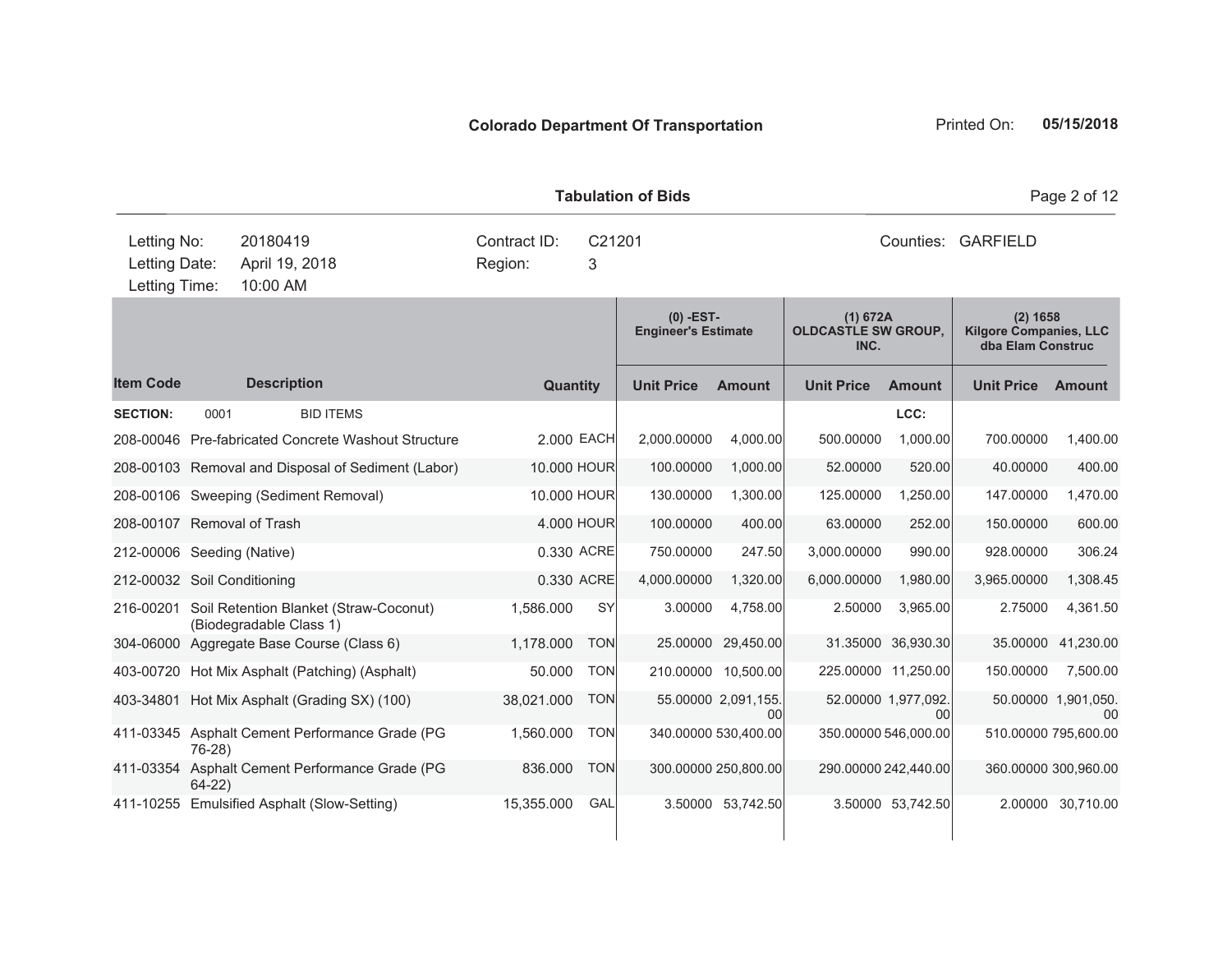|                                               |      |                                              | <b>Tabulation of Bids</b> | Page 3 of 12 |                                           |                      |                                                |                      |                                                                  |                      |
|-----------------------------------------------|------|----------------------------------------------|---------------------------|--------------|-------------------------------------------|----------------------|------------------------------------------------|----------------------|------------------------------------------------------------------|----------------------|
| Letting No:<br>Letting Date:<br>Letting Time: |      | 20180419<br>April 19, 2018<br>10:00 AM       | Contract ID:<br>Region:   | C21201<br>3  |                                           |                      |                                                | Counties:            | <b>GARFIELD</b>                                                  |                      |
|                                               |      |                                              |                           |              | $(0)$ -EST-<br><b>Engineer's Estimate</b> |                      | (1) 672A<br><b>OLDCASTLE SW GROUP,</b><br>INC. |                      | $(2)$ 1658<br><b>Kilgore Companies, LLC</b><br>dba Elam Construc |                      |
| <b>Item Code</b>                              |      | <b>Description</b>                           | <b>Quantity</b>           |              | <b>Unit Price</b>                         | <b>Amount</b>        | <b>Unit Price</b>                              | <b>Amount</b>        | <b>Unit Price</b>                                                | <b>Amount</b>        |
| <b>SECTION:</b>                               | 0001 | <b>BID ITEMS</b>                             |                           |              |                                           |                      |                                                | LCC:                 |                                                                  |                      |
|                                               |      | 509-00001 Structural Steel (Galvanized)      | 46,672.000                | LB           |                                           | 1.50000 70,008.00    |                                                | 2.75000 128,348.00   |                                                                  | 2.70000 126,014.40   |
|                                               |      | 518-03000 Sawing and Sealing Bridge Joint    | 304.000                   | LF           | 26.00000                                  | 7,904.00             | 15.70000                                       | 4,772.80             | 19.40000                                                         | 5,897.60             |
|                                               |      | 601-01050 Concrete Class B (Wall)            | 28.000                    | <b>CY</b>    | 1,060.00000                               | 29,680.00            | 1,500.00000 42,000.00                          |                      | 1,280.00000                                                      | 35,840.00            |
| 601-03000 Concrete Class D                    |      |                                              | 10.000                    | <b>CY</b>    | 1,000.00000                               | 10,000.00            | 4,500.00000 45,000.00                          |                      | 1,355.00000                                                      | 13,550.00            |
| 602-00000 Reinforcing Steel                   |      |                                              | 1,475.000                 | LB           | 1.00000                                   | 1,475.00             | 2.15000                                        | 3,171.25             | 1.35000                                                          | 1,991.25             |
|                                               |      | 602-00020 Reinforcing Steel (Epoxy Coated)   | 760.000                   | <b>LB</b>    | 1.50000                                   | 1,140.00             | 5.00000                                        | 3,800.00             | 1.95000                                                          | 1,482.00             |
|                                               |      | 603-00001 Annular Space Grouting             | 242.000                   | <b>CY</b>    |                                           | 400.00000 96,800.00  |                                                | 450.00000 108,900.00 |                                                                  | 438.00000 105,996.00 |
|                                               |      | 603-00048 Culvert Lining (48 Inch) (Slip)    | 472.000                   | LF           |                                           | 400.00000 188,800.00 |                                                | 380.00000 179,360.00 |                                                                  | 358.00000 168,976.00 |
| 606-00301                                     | MGS) | Guardrail Type 3 (6-3 Post Spacing) (31 IN.  | 12,725.000                | LF           |                                           | 28.00000 356,300.00  |                                                | 19.40000 246,865.00  |                                                                  | 18.90000 240,502.50  |
|                                               |      | 606-01340 End Anchorage Type 3D (31 IN. MGS) | 22.000 EACH               |              | 1,700.00000 37,400.00                     |                      | 1,460,00000 32,120.00                          |                      | 1,420.00000                                                      | 31,240.00            |
|                                               |      | 606-01370 Transition Type 3G (31 IN. MGS)    | 12.000 EACH               |              | 1,900.00000                               | 22,800.00            | 2,575.00000 30,900.00                          |                      | 2,500.00000                                                      | 30,000.00            |
|                                               |      | 606-01380 Transition Type 3H (31 IN. MGS)    |                           | 7.000 EACH   | 1.200.00000                               | 8.400.00             | 1,275.00000                                    | 8,925.00             | 1.240.00000                                                      | 8,680.00             |

606-01460 Median Terminal (31 IN. MGS) 3.000 EACH 4,200.00000 12,600.00 5,200.00000 15,600.00 5,015.00000 15,045.00 606-02003 End Anchorage (Nonflared) (31 IN. MGS) 7.000 EACH 2,400.00000 16,800.00 2,755.00000 19,285.00 2,675.00000 18,725.00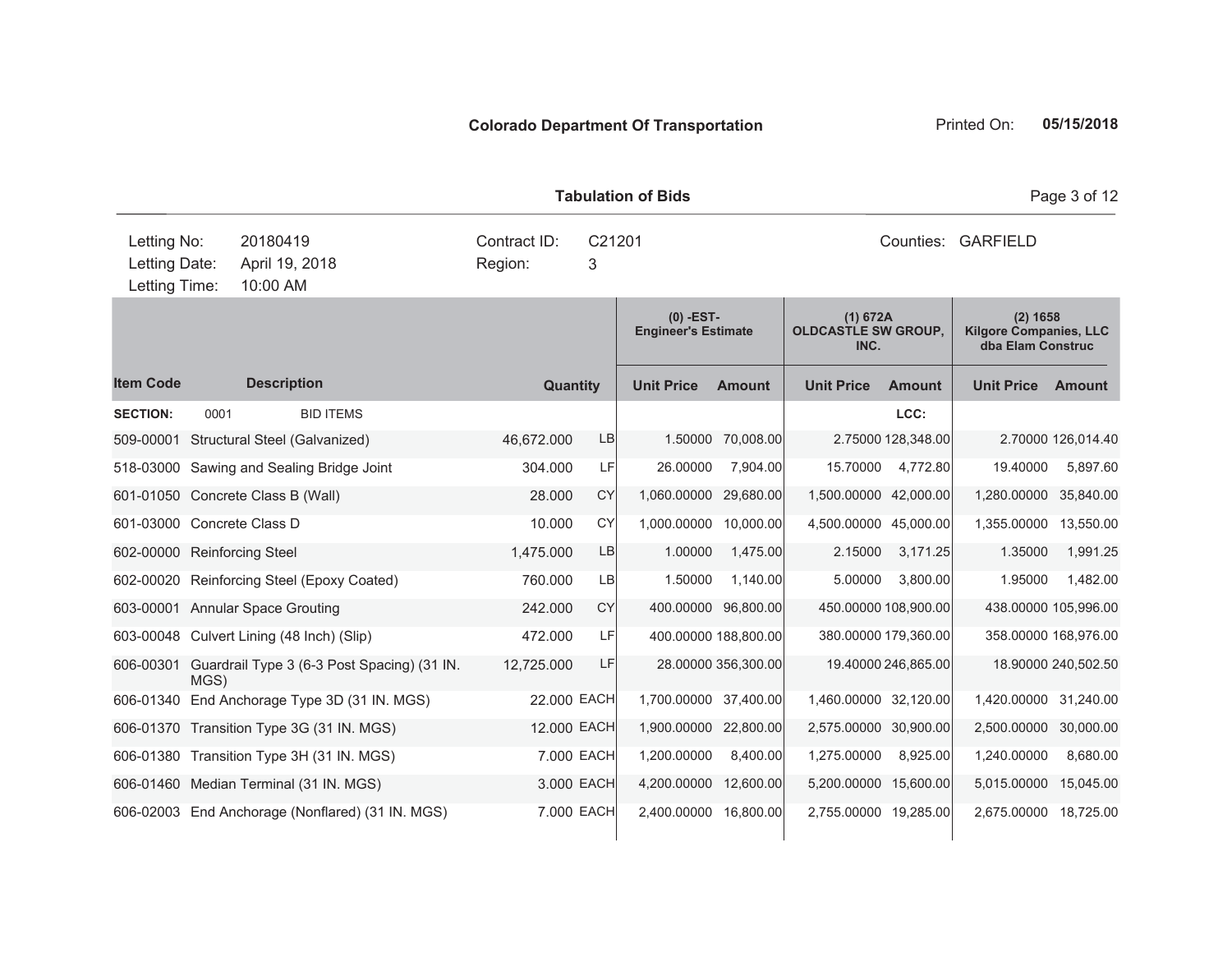| <b>Tabulation of Bids</b><br>Page 4 of 12     |      |                                                  |                         |                 |             |                                           |                    |                                                |                    |                                                                  |                    |
|-----------------------------------------------|------|--------------------------------------------------|-------------------------|-----------------|-------------|-------------------------------------------|--------------------|------------------------------------------------|--------------------|------------------------------------------------------------------|--------------------|
| Letting No:<br>Letting Date:<br>Letting Time: |      | 20180419<br>April 19, 2018<br>10:00 AM           | Contract ID:<br>Region: |                 | C21201<br>3 |                                           |                    |                                                | Counties:          | <b>GARFIELD</b>                                                  |                    |
|                                               |      |                                                  |                         |                 |             | $(0)$ -EST-<br><b>Engineer's Estimate</b> |                    | (1) 672A<br><b>OLDCASTLE SW GROUP,</b><br>INC. |                    | $(2)$ 1658<br><b>Kilgore Companies, LLC</b><br>dba Elam Construc |                    |
| <b>Item Code</b>                              |      | <b>Description</b>                               |                         | <b>Quantity</b> |             | <b>Unit Price</b>                         | <b>Amount</b>      | <b>Unit Price</b>                              | <b>Amount</b>      | <b>Unit Price</b>                                                | <b>Amount</b>      |
| <b>SECTION:</b>                               | 0001 | <b>BID ITEMS</b>                                 |                         |                 |             |                                           |                    |                                                | LCC:               |                                                                  |                    |
| 606-02005                                     |      | End Anchorage (Flared) (31 IN. MGS)              |                         |                 | 20.000 EACH | 2,200,00000 44,000.00                     |                    | 2,240.00000                                    | 44,800.00          | 2,175.00000                                                      | 43,500.00          |
| 607-11525 Fence (Plastic)                     |      |                                                  |                         | 120,000         | LF          | 4.00000                                   | 480.00             | 10.00000                                       | 1,200.00           | 2.15000                                                          | 258.00             |
| 614-80385 Rumble Strip                        |      |                                                  | 30,486.000              |                 | LF          | 0.50000                                   | 15,243.00          | 0.22000                                        | 6,706.92           | 0.10000                                                          | 3,048.60           |
|                                               |      | 620-00002 Field Office (Class 2)                 |                         |                 | 1.000 EACH  | 22,000.00000                              | 22,000.00          | 35,000.00000                                   | 35,000.00          | 13,525.00000                                                     | 13,525.00          |
|                                               |      | 620-00012 Field Laboratory (Class 2)             |                         |                 | 1.000 EACH  | 26,000.00000                              | 26,000.00          | 25,000.00000 25,000.00                         |                    | 12,660.00000                                                     | 12,660.00          |
| 620-00020 Sanitary Facility                   |      |                                                  |                         |                 | 2.000 EACH  | 2,500.00000                               | 5,000.00           | 3,500.00000                                    | 7,000.00           | 2,400.00000                                                      | 4,800.00           |
|                                               |      | 625-00001 Construction Surveying (Hourly)        |                         |                 | 40.000 HOUR | 150.00000                                 | 6,000.00           | 150.00000                                      | 6,000.00           | 200.00000                                                        | 8,000.00           |
| 626-00000 Mobilization                        |      |                                                  |                         | 1.000           | L S         | 590,000.00000 590,000.00                  |                    | 348,000.00000 348,000.00                       |                    | 350,000.00000 350,000.00                                         |                    |
|                                               |      | 626-01103 Public Information Services (Tier III) |                         | 1.000           | L S         | 15,000.00000 15,000.00                    |                    | 15,000.00000 15,000.00                         |                    | 5,500.00000                                                      | 5,500.00           |
|                                               |      | 627-00008 Modified Epoxy Pavement Marking        |                         | 550.000         | GAL         |                                           | 60.00000 33.000.00 |                                                | 81.00000 44,550.00 |                                                                  | 79.00000 43,450.00 |

627-00013 Pavement Marking Paint (High Build) 1,580.000 GAL 30.00000 47,400.00 50.75000 80,185.00 35.00000 55,300.00

630-00000 Flagging 25,200.00 HOUR 25.00000 30,000.00 27.00000 32,400.00 21.00000 25,200.00 630-00007 Traffic Control Inspection 24.000 DAY 250.00000 6,000.00 300.00000 7,200.00 195.00000 4,680.00

627-01010 Preformed Plastic Pavement Marking (Type

I)(Inlaid)

6,233.000 SF 15.00000 93,495.00 11.30000 70,432.90 11.00000 68,563.00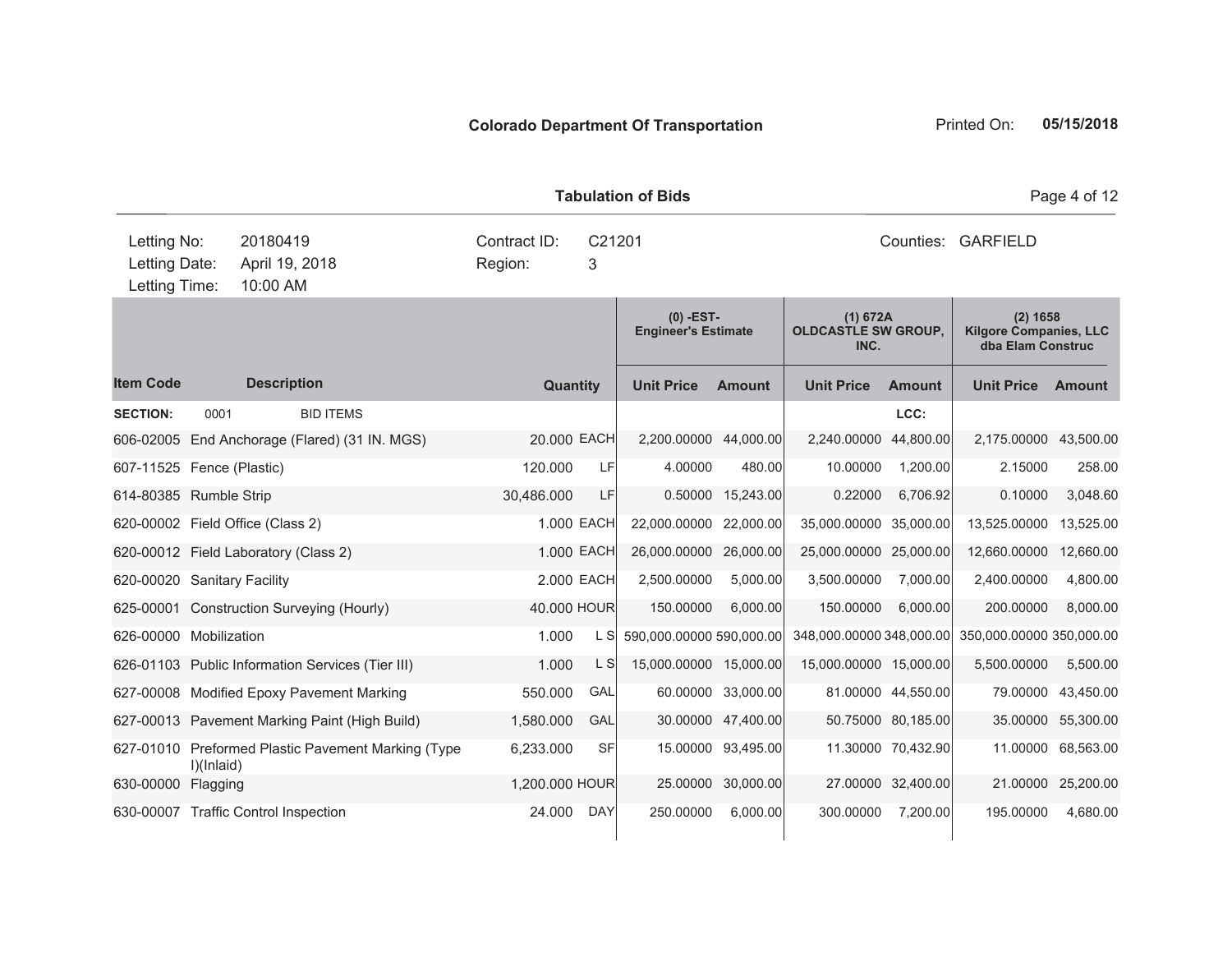|                                               |      |                                                                                  | <b>Tabulation of Bids</b> | Page 5 of 12 |                                           |               |                                                |                    |                                                                  |               |
|-----------------------------------------------|------|----------------------------------------------------------------------------------|---------------------------|--------------|-------------------------------------------|---------------|------------------------------------------------|--------------------|------------------------------------------------------------------|---------------|
| Letting No:<br>Letting Date:<br>Letting Time: |      | 20180419<br>Contract ID:<br>C21201<br>April 19, 2018<br>3<br>Region:<br>10:00 AM |                           |              |                                           |               |                                                |                    | Counties: GARFIELD                                               |               |
|                                               |      |                                                                                  |                           |              | $(0)$ -EST-<br><b>Engineer's Estimate</b> |               | (1) 672A<br><b>OLDCASTLE SW GROUP,</b><br>INC. |                    | $(2)$ 1658<br><b>Kilgore Companies, LLC</b><br>dba Elam Construc |               |
| <b>Item Code</b>                              |      | <b>Description</b>                                                               | Quantity                  |              | <b>Unit Price</b>                         | <b>Amount</b> | <b>Unit Price</b>                              | <b>Amount</b>      | <b>Unit Price</b>                                                | <b>Amount</b> |
| <b>SECTION:</b>                               | 0001 | <b>BID ITEMS</b>                                                                 |                           |              |                                           |               |                                                | LCC:               |                                                                  |               |
|                                               |      | 630-00012 Traffic Control Management                                             | 60,000                    | <b>DAY</b>   | 1,000.00000                               | 60,000.00     | 1,500,00000 90,000.00                          |                    | 945.00000                                                        | 56,700.00     |
|                                               |      | 630-80341 Construction Traffic Sign (Panel Size A)                               | 68.000 EACH               |              | 50.00000                                  | 3,400.00      | 10.00000                                       | 680.00             | 10.00000                                                         | 680.00        |
|                                               |      | 630-80342 Construction Traffic Sign (Panel Size B)                               | 94.000 EACH               |              | 65.00000                                  | 6,110.00      | 15.00000                                       | 1,410.00           | 15.00000                                                         | 1,410.00      |
| 630-80350 Vertical Panel                      |      |                                                                                  | 230.000 EACH              |              | 30.00000                                  | 6,900.00      | 10.00000                                       | 2,300.00           | 10.00000                                                         | 2,300.00      |
|                                               |      | 630-80355 Portable Message Sign Panel                                            |                           | 2.000 EACH   | 5,700.00000                               | 11,400.00     | 6,500.00000 13,000.00                          |                    | 5,500.00000                                                      | 11,000.00     |
|                                               |      | 630-80358 Advance Warning Flashing or Sequencing<br>Arrow Panel (C Type)         |                           | 2,000 EACH   | 1,200.00000                               | 2,400.00      | 1,550.00000                                    | 3,100.00           | 1,500.00000                                                      | 3,000.00      |
|                                               |      | 630-80360 Drum Channelizing Device                                               | 100.000 EACH              |              | 27.00000                                  | 2,700.00      | 10.00000                                       | 1,000.00           | 10.00000                                                         | 1,000.00      |
|                                               |      | 630-80364 Drum Channelizing Device (With Light)<br>(Steady Burn)                 | 80,000 EACH               |              | 22.00000                                  | 1,760.00      | 20.00000                                       | 1,600.00           | 20.00000                                                         | 1,600.00      |
|                                               |      | 630-80367 Portable Traffic Speed Monitor                                         |                           | 2.000 EACH   | 2,500.00000                               | 5,000.00      | 3,000.00000                                    | 6,000.00           | 2,500.00000                                                      | 5,000.00      |
|                                               |      | 630-80370 Concrete Barrier (Temporary)                                           | 1,250.000                 | LF           | 45.00000                                  | 56,250.00     |                                                | 42.00000 52,500.00 | 49.00000                                                         | 61,250.00     |
| 630-80380 Traffic Cone                        |      |                                                                                  | 180.000 EACH              |              | 7.00000                                   | 1,260.00      | 1.00000                                        | 180.00             | 1.00000                                                          | 180.00        |
|                                               |      | 630-85011 Impact Attenuator (Temporary)                                          | 120,000                   | <b>DAY</b>   | 45.00000                                  | 5.400.00      | 11.00000                                       | 1.320.00           | 20.00000                                                         | 2,400.00      |

630-85041 Mobile Attenuator 60.000 DAY 350.00000 21,000.00 600.00000 36,000.00 500.00000 30,000.00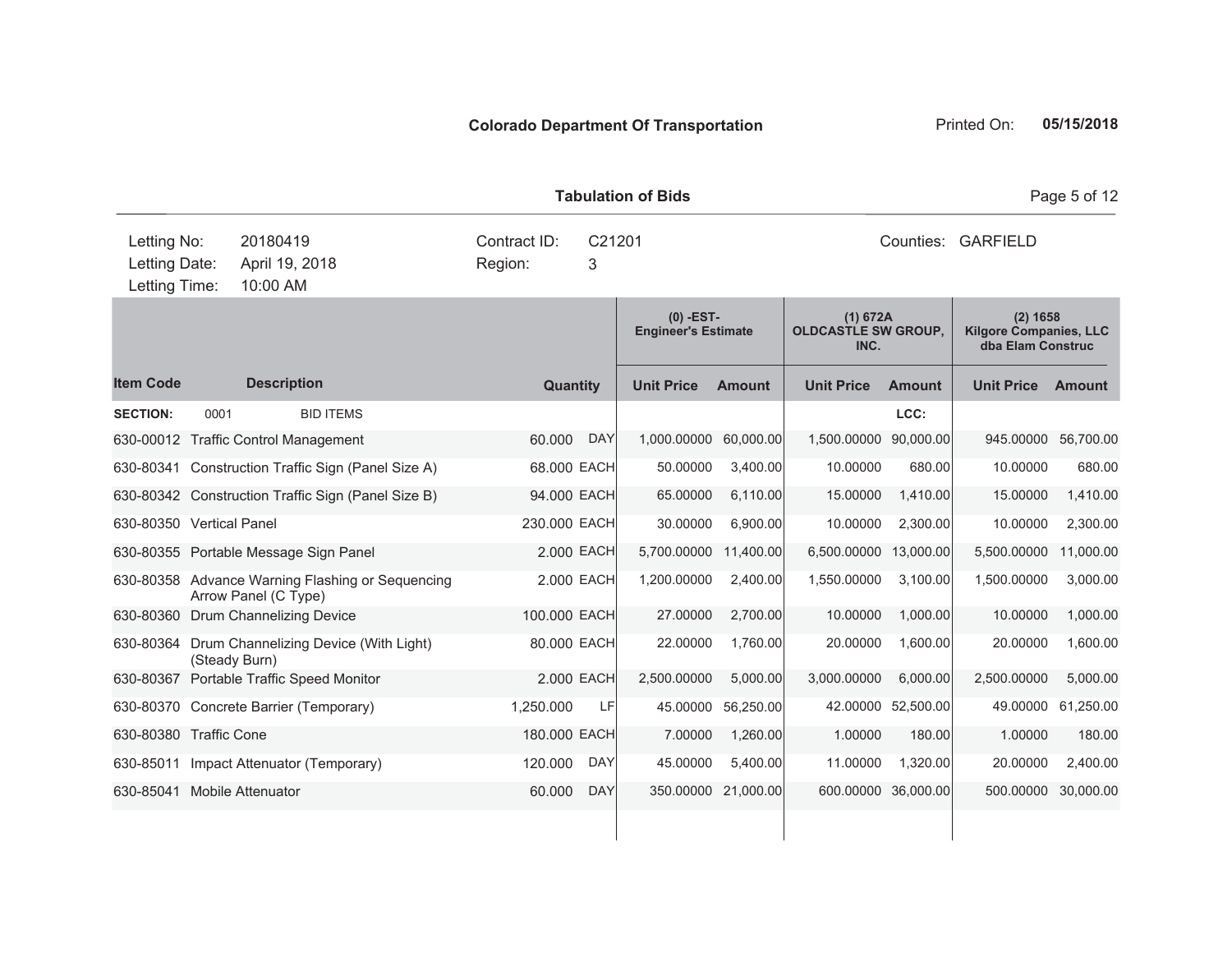|                                               |                                        |                              | <b>Tabulation of Bids</b>                 |                                                | Page 6 of 12                                                     |  |
|-----------------------------------------------|----------------------------------------|------------------------------|-------------------------------------------|------------------------------------------------|------------------------------------------------------------------|--|
| Letting No:<br>Letting Date:<br>Letting Time: | 20180419<br>April 19, 2018<br>10:00 AM | Contract ID:<br>3<br>Region: | C <sub>21201</sub>                        | Counties:                                      | <b>GARFIELD</b>                                                  |  |
|                                               |                                        |                              | $(0)$ -EST-<br><b>Engineer's Estimate</b> | (1) 672A<br><b>OLDCASTLE SW GROUP,</b><br>INC. | $(2)$ 1658<br><b>Kilgore Companies, LLC</b><br>dba Elam Construc |  |
| <b>Item Code</b>                              | <b>Description</b>                     | <b>Quantity</b>              | <b>Unit Price</b><br><b>Amount</b>        | <b>Unit Price</b><br><b>Amount</b>             | <b>Unit Price</b><br><b>Amount</b>                               |  |
| <b>Section Totals:</b>                        |                                        |                              | \$5,594,136.75                            | \$5,047,326.12                                 | \$5,092,855.94                                                   |  |
| <b>Contract Grand Totals</b>                  |                                        |                              | \$5,594,136.75                            | \$5,047,326.12                                 | \$5,092,855.94                                                   |  |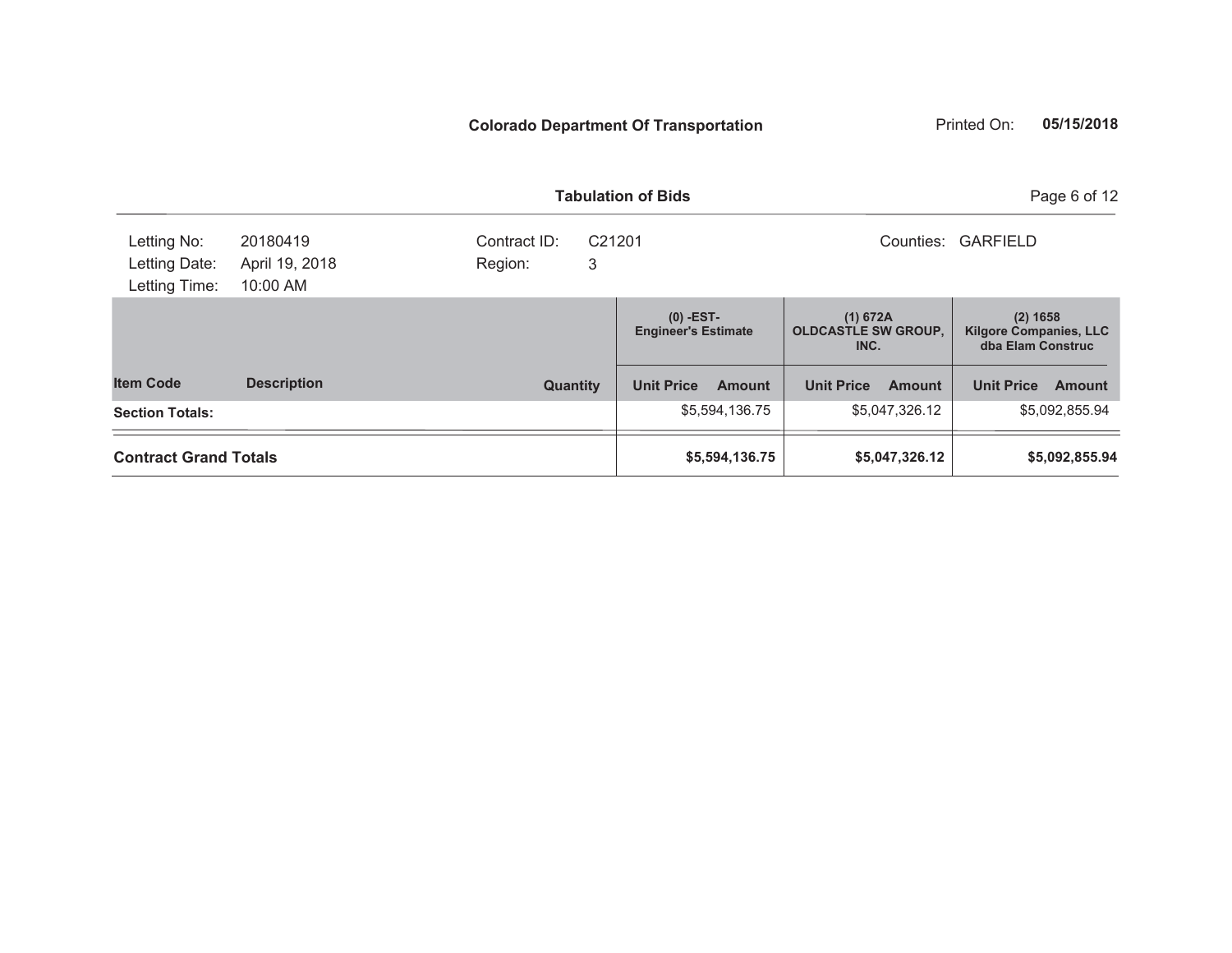| <b>Tabulation of Bids</b>                     |      |                                               |                                                    |                         |             |                                                        |                     |                                         |                     |                                                          | Page 7 of 12       |  |
|-----------------------------------------------|------|-----------------------------------------------|----------------------------------------------------|-------------------------|-------------|--------------------------------------------------------|---------------------|-----------------------------------------|---------------------|----------------------------------------------------------|--------------------|--|
| Letting No:<br>Letting Date:<br>Letting Time: |      | 20180419<br>April 19, 2018<br>10:00 AM        |                                                    | Contract ID:<br>Region: | C21201<br>3 |                                                        |                     |                                         |                     | Counties: GARFIELD                                       |                    |  |
|                                               |      |                                               |                                                    |                         |             | (3) 027A<br><b>APC SOUTHERN</b><br><b>CONSTRUCTION</b> |                     | (4) 005A<br>A and S CONSTRUCTION<br>CO. |                     | (5) 160A<br><b>KIRKLAND</b><br><b>CONSTRUCTION, LLLP</b> |                    |  |
| <b>Item Code</b>                              |      | <b>Description</b>                            |                                                    |                         | Quantity    | <b>Unit Price</b>                                      | <b>Amount</b>       | <b>Unit Price</b>                       | <b>Amount</b>       | <b>Unit Price Amount</b>                                 |                    |  |
| <b>SECTION:</b>                               | 0001 |                                               | <b>BID ITEMS</b>                                   |                         |             |                                                        |                     |                                         | LCC:                |                                                          |                    |  |
|                                               |      | 202-00240 Removal of Asphalt Mat (Planing)    |                                                    | 171,225.000             | SY          |                                                        | 1.91000 327,039.75  |                                         | 2.00000 342,450.00  |                                                          | 1.90000 325,327.50 |  |
|                                               |      | 202-00426 Removal of Bridge Railing (Special) |                                                    | 1,852.000               | LF          |                                                        | 5.93000 10,982.36   |                                         | 7.00000 12,964.00   |                                                          | 6.75000 12,501.00  |  |
|                                               |      |                                               | 202-00500 Removal of Portions of Present Structure |                         | 19.000 EACH |                                                        | 756.46000 14,372.74 | 1,500,00000 28,500.00                   |                     | 1,010.00000                                              | 19,190.00          |  |
|                                               |      | 202-00810 Removal of Ground Sign              |                                                    |                         | 8.000 EACH  | 204.01000                                              | 1,632.08            | 150.00000                               | 1,200.00            | 138.50000                                                | 1,108.00           |  |
|                                               |      | 202-01130 Removal of Guardrail Type 3         |                                                    | 12,725.000              | LF          |                                                        | 2.71000 34,484.75   |                                         | 3.00000 38,175.00   | 3.00000                                                  | 38,175.00          |  |
|                                               |      | 202-01300 Removal of End Anchorage            |                                                    |                         | 71.000 EACH |                                                        | 327.74000 23,269.54 |                                         | 200.00000 14,200.00 | 216.00000                                                | 15,336.00          |  |
| 202-04002 Clean Culvert                       |      |                                               |                                                    |                         | 2.000 EACH  | 2,080.87000                                            | 4,161.74            | 12,000.00000 24,000.00                  |                     | 11,100.00000                                             | 22,200.00          |  |
| 203-01500 Blading                             |      |                                               |                                                    |                         | 20.000 HOUR | 175.73000                                              | 3,514.60            | 130.00000                               | 2,600.00            | 180.00000                                                | 3,600.00           |  |
| 203-01582 Truck (Dump)                        |      |                                               |                                                    |                         | 20.000 HOUR | 96.90000                                               | 1,938.00            | 110.00000                               | 2,200.00            | 90.00000                                                 | 1,800.00           |  |
|                                               |      | 203-01594 Combination Loader                  |                                                    |                         | 60.000 HOUR | 207.23000                                              | 12,433.80           | 140.00000                               | 8,400.00            | 140.00000                                                | 8,400.00           |  |
| 203-01597 Potholing                           |      |                                               |                                                    |                         | 60.000 HOUR |                                                        | 255.01000 15,300.60 |                                         | 260.00000 15,600.00 | 250.00000                                                | 15,000.00          |  |
| 203-02330 Laborer                             |      |                                               |                                                    |                         | 60.000 HOUR | 70.72000                                               | 4,243.20            | 60.00000                                | 3,600.00            | 40.00000                                                 | 2,400.00           |  |
|                                               |      | 208-00002 Erosion Log Type 1 (12 Inch)        |                                                    | 100.000                 | LF          | 5.22000                                                | 522.00              | 5.00000                                 | 500.00              | 5.50000                                                  | 550.00             |  |
|                                               |      | 208-00011 Erosion Bales (Weed Free)           |                                                    |                         | 12.000 EACH | 25.58000                                               | 306.96              | 30.00000                                | 360.00              | 27.00000                                                 | 324.00             |  |
|                                               |      |                                               |                                                    |                         |             |                                                        |                     |                                         |                     |                                                          |                    |  |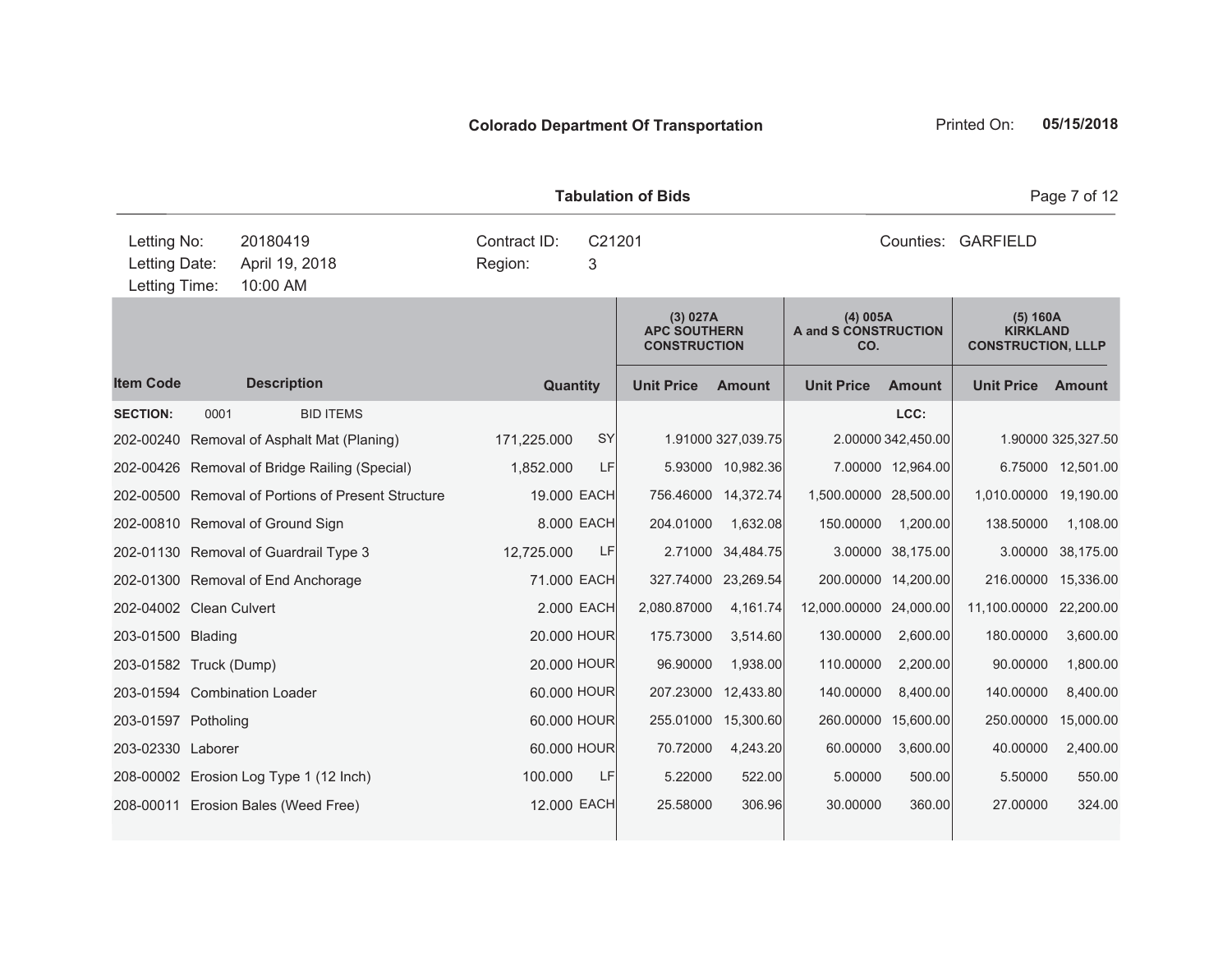| <b>Tabulation of Bids</b>                     |          |                                                                   |                         |             |                                                                               |                          |                                         |                           |                                                          | Page 8 of 12                          |  |
|-----------------------------------------------|----------|-------------------------------------------------------------------|-------------------------|-------------|-------------------------------------------------------------------------------|--------------------------|-----------------------------------------|---------------------------|----------------------------------------------------------|---------------------------------------|--|
| Letting No:<br>Letting Date:<br>Letting Time: |          | 20180419<br>April 19, 2018<br>10:00 AM                            | Contract ID:<br>Region: | C21201<br>3 |                                                                               |                          | Counties: GARFIELD                      |                           |                                                          |                                       |  |
|                                               |          |                                                                   |                         |             | (3) 027A<br><b>APC SOUTHERN</b><br><b>CONSTRUCTION</b><br><b>COMPANY, LLC</b> |                          | (4) 005A<br>A and S CONSTRUCTION<br>CO. |                           | (5) 160A<br><b>KIRKLAND</b><br><b>CONSTRUCTION, LLLP</b> |                                       |  |
| <b>Item Code</b>                              |          | <b>Description</b>                                                | <b>Quantity</b>         |             | <b>Unit Price</b>                                                             | <b>Amount</b>            | <b>Unit Price</b>                       | <b>Amount</b>             | <b>Unit Price</b>                                        | <b>Amount</b>                         |  |
| <b>SECTION:</b>                               | 0001     | <b>BID ITEMS</b>                                                  |                         |             |                                                                               |                          |                                         | LCC:                      |                                                          |                                       |  |
|                                               |          | 208-00046 Pre-fabricated Concrete Washout Structure               | 2.000 EACH              |             | 2,550.08000                                                                   | 5,100.16                 | 1,000.00000                             | 2,000.00                  | 1,500.00000                                              | 3,000.00                              |  |
|                                               |          | 208-00103 Removal and Disposal of Sediment (Labor)                | 10.000 HOUR             |             | 68.62000                                                                      | 686.20                   | 60.00000                                | 600.00                    | 72.00000                                                 | 720.00                                |  |
|                                               |          | 208-00106 Sweeping (Sediment Removal)                             | 10.000 HOUR             |             | 204.01000                                                                     | 2,040.10                 | 160.00000                               | 1,600.00                  | 125.00000                                                | 1,250.00                              |  |
| 208-00107 Removal of Trash                    |          |                                                                   | 4.000 HOUR              |             | 76.50000                                                                      | 306.00                   | 75.00000                                | 300.00                    | 80.00000                                                 | 320.00                                |  |
| 212-00006 Seeding (Native)                    |          |                                                                   | 0.330 ACRE              |             | 1,705.01000                                                                   | 562.65                   | 2,000.00000                             | 660.00                    | 1,800.00000                                              | 594.00                                |  |
| 212-00032 Soil Conditioning                   |          |                                                                   | 0.330 ACRE              |             | 7,628.73000                                                                   | 2,517.48                 | 9,000.00000                             | 2,970.00                  | 8,000.00000                                              | 2,640.00                              |  |
| 216-00201                                     |          | Soil Retention Blanket (Straw-Coconut)<br>(Biodegradable Class 1) | 1,586.000               | <b>SY</b>   | 3.96000                                                                       | 6,280.56                 | 5.00000                                 | 7,930.00                  | 4.15000                                                  | 6,581.90                              |  |
| 304-06000                                     |          | Aggregate Base Course (Class 6)                                   | 1,178.000               | <b>TON</b>  | 56.18000                                                                      | 66,180.04                |                                         | 30.00000 35,340.00        | 28.00000                                                 | 32,984.00                             |  |
|                                               |          | 403-00720 Hot Mix Asphalt (Patching) (Asphalt)                    | 50.000                  | <b>TON</b>  |                                                                               | 203.50000 10,175.00      | 210.00000 10,500.00                     |                           | 150.00000                                                | 7,500.00                              |  |
|                                               |          | 403-34801 Hot Mix Asphalt (Grading SX) (100)                      | 38,021.000              | <b>TON</b>  |                                                                               | 61.03000 2,320,421<br>63 |                                         | 50.00000 1,901,050.<br>00 |                                                          | 56.00000 2,129,176.<br>0 <sup>0</sup> |  |
|                                               | $76-28$  | 411-03345 Asphalt Cement Performance Grade (PG                    | 1,560.000               | <b>TON</b>  |                                                                               | 431.77000 673,561.20     | 530.00000 826,800.00                    |                           | 509.00000 794,040.00                                     |                                       |  |
|                                               | $64-22)$ | 411-03354 Asphalt Cement Performance Grade (PG                    | 836.000                 | <b>TON</b>  |                                                                               | 304.73000 254,754.28     |                                         | 370.00000 309,320.00      | 363.00000 303,468.00                                     |                                       |  |
|                                               |          | 411-10255 Emulsified Asphalt (Slow-Setting)                       | 15,355.000              | GAL         |                                                                               | 3.57000 54,817.35        |                                         | 4.00000 61,420.00         |                                                          | 2.00000 30,710.00                     |  |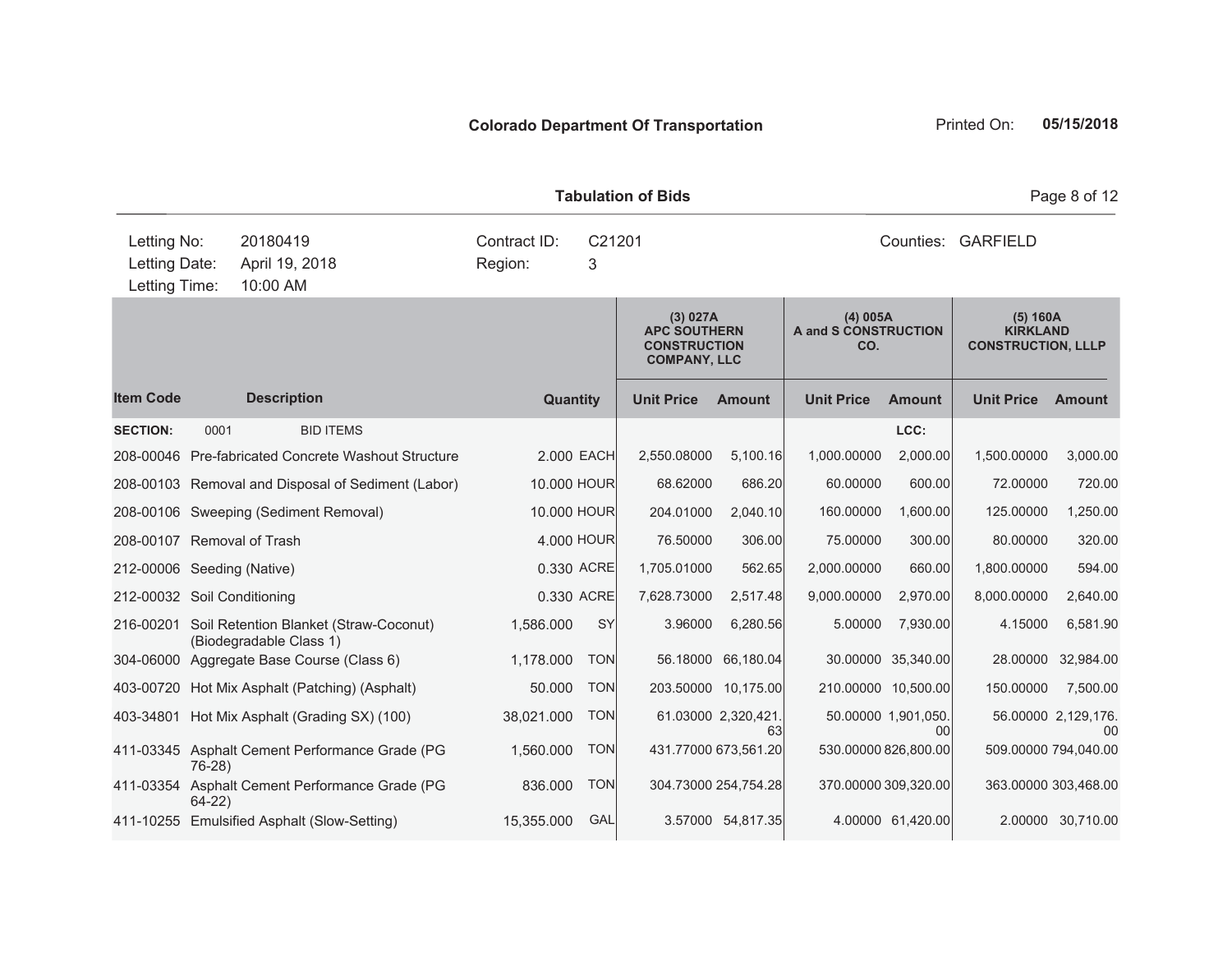| <b>Tabulation of Bids</b>                     |      |                                        |                                                       |  |                                        |            |                                                                               |                      |                                         |                      | Page 9 of 12                                             |                      |  |
|-----------------------------------------------|------|----------------------------------------|-------------------------------------------------------|--|----------------------------------------|------------|-------------------------------------------------------------------------------|----------------------|-----------------------------------------|----------------------|----------------------------------------------------------|----------------------|--|
| Letting No:<br>Letting Date:<br>Letting Time: |      | 20180419<br>April 19, 2018<br>10:00 AM |                                                       |  | Contract ID:<br>C21201<br>Region:<br>3 |            |                                                                               |                      |                                         | Counties: GARFIELD   |                                                          |                      |  |
|                                               |      |                                        |                                                       |  |                                        |            | (3) 027A<br><b>APC SOUTHERN</b><br><b>CONSTRUCTION</b><br><b>COMPANY, LLC</b> |                      | (4) 005A<br>A and S CONSTRUCTION<br>CO. |                      | (5) 160A<br><b>KIRKLAND</b><br><b>CONSTRUCTION, LLLP</b> |                      |  |
| <b>Item Code</b>                              |      | <b>Description</b>                     |                                                       |  | <b>Quantity</b>                        |            | <b>Unit Price</b>                                                             | <b>Amount</b>        | <b>Unit Price</b>                       | <b>Amount</b>        | <b>Unit Price</b>                                        | <b>Amount</b>        |  |
| <b>SECTION:</b>                               | 0001 |                                        | <b>BID ITEMS</b>                                      |  |                                        |            |                                                                               |                      |                                         | LCC:                 |                                                          |                      |  |
| 509-00001                                     |      |                                        | Structural Steel (Galvanized)                         |  | 46,672.000                             | LB         |                                                                               | 2.77000 129,281.44   |                                         | 3.00000 140,016.00   |                                                          | 3.15000 147,016.80   |  |
|                                               |      |                                        | 518-03000 Sawing and Sealing Bridge Joint             |  | 304.000                                | LF         |                                                                               | 51.00000 15,504.00   | 20.00000                                | 6,080.00             | 22.00000                                                 | 6,688.00             |  |
| 601-01050 Concrete Class B (Wall)             |      |                                        |                                                       |  | 28.000                                 | <b>CY</b>  | 1,339.56000 37,507.68                                                         |                      |                                         | 900.00000 25,200.00  | 2,500.00000                                              | 70,000.00            |  |
| 601-03000 Concrete Class D                    |      |                                        |                                                       |  | 10.000                                 | CY         | 1,423.61000 14,236.10                                                         |                      | 4,000.00000 40,000.00                   |                      | 3,900.00000                                              | 39,000.00            |  |
| 602-00000 Reinforcing Steel                   |      |                                        |                                                       |  | 1,475.000                              | <b>LB</b>  | 1.42000                                                                       | 2,094.50             | 3.00000                                 | 4,425.00             | 3.05000                                                  | 4,498.75             |  |
|                                               |      |                                        | 602-00020 Reinforcing Steel (Epoxy Coated)            |  | 760.000                                | LB         | 2.05000                                                                       | 1,558.00             | 5.00000                                 | 3,800.00             | 2.00000                                                  | 1,520.00             |  |
| 603-00001 Annular Space Grouting              |      |                                        |                                                       |  | 242.000                                | <b>CY</b>  |                                                                               | 455.71000 110,281.82 |                                         | 350.00000 84,700.00  |                                                          | 495.00000 119,790.00 |  |
|                                               |      |                                        | 603-00048 Culvert Lining (48 Inch) (Slip)             |  | 472.000                                | LF         |                                                                               | 372.48000 175,810.56 |                                         | 500.00000 236,000.00 |                                                          | 500.00000 236,000.00 |  |
|                                               | MGS) |                                        | 606-00301 Guardrail Type 3 (6-3 Post Spacing) (31 IN. |  | 12,725.000                             | LF         |                                                                               | 19.61000 249,537.25  |                                         | 21.00000 267,225.00  |                                                          | 28.00000 356,300.00  |  |
|                                               |      |                                        | 606-01340 End Anchorage Type 3D (31 IN. MGS)          |  | 22.000 EACH                            |            | 1,477.42000 32,503.24                                                         |                      | 1,700.00000 37,400.00                   |                      | 1,050.00000 23,100.00                                    |                      |  |
|                                               |      |                                        | 606-01370 Transition Type 3G (31 IN. MGS)             |  | 12.000 EACH                            |            | 2,601.08000 31,212.96                                                         |                      | 3,100.00000 37,200.00                   |                      | 2,310.00000 27,720.00                                    |                      |  |
|                                               |      |                                        | 606-01380 Transition Type 3H (31 IN. MGS)             |  |                                        | 7.000 EACH | 1,290.14000                                                                   | 9,030.98             | 1,500.00000 10,500.00                   |                      | 1,400.00000                                              | 9,800.00             |  |
|                                               |      |                                        | 606-01460 Median Terminal (31 IN. MGS)                |  |                                        | 3.000 EACH | 5,217.77000 15,653.31                                                         |                      | 6,500.00000 19,500.00                   |                      | 5,500.00000                                              | 16,500.00            |  |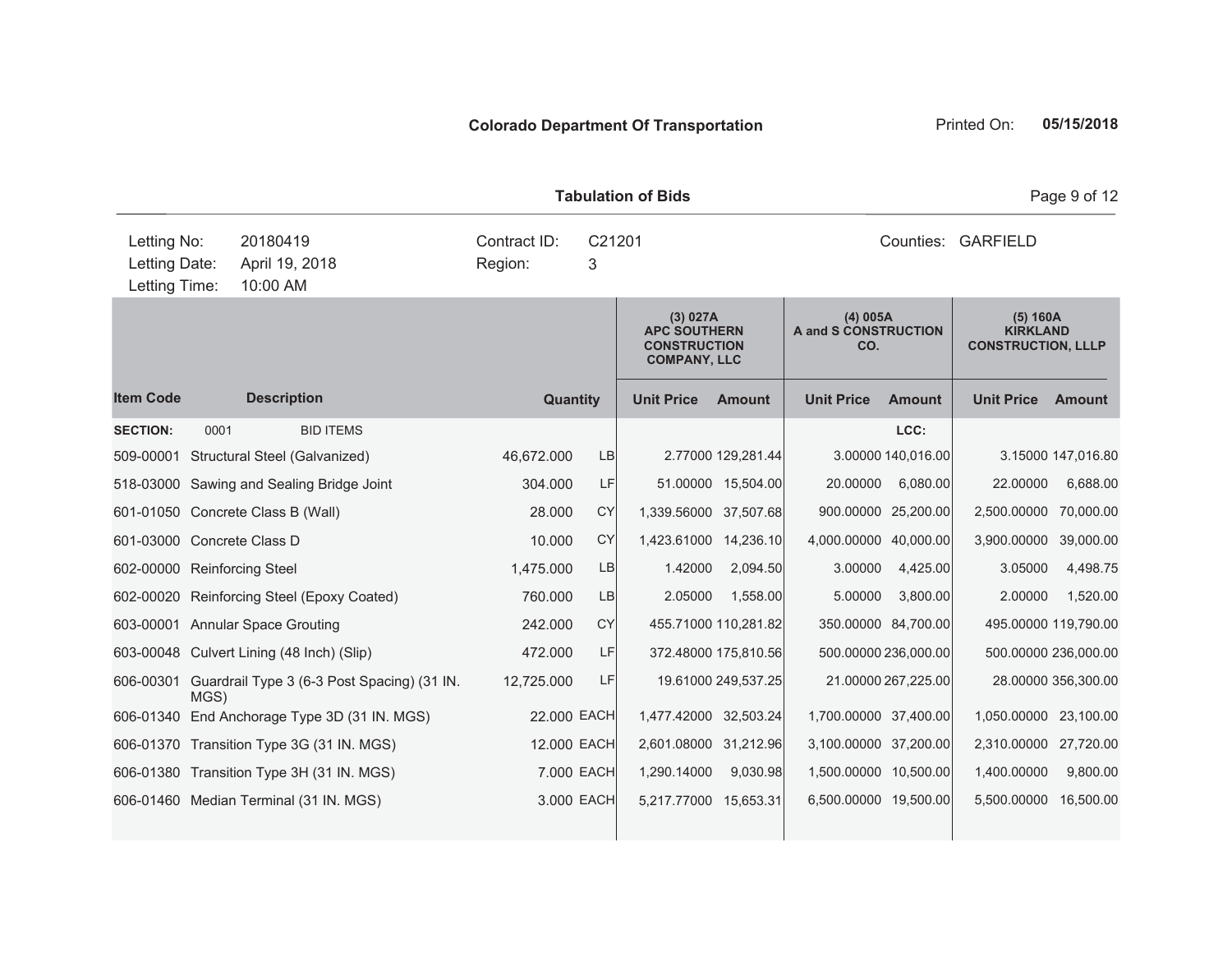|                                                                                                       | <b>Tabulation of Bids</b> |                                                                                                                                                                                                                                                |  |                                                     |                                                                  |                                                                                                                                            |                                                          |                                                                                                                                                      |                                                    |                                                                                                                                  | Page 10 of 12                                                          |
|-------------------------------------------------------------------------------------------------------|---------------------------|------------------------------------------------------------------------------------------------------------------------------------------------------------------------------------------------------------------------------------------------|--|-----------------------------------------------------|------------------------------------------------------------------|--------------------------------------------------------------------------------------------------------------------------------------------|----------------------------------------------------------|------------------------------------------------------------------------------------------------------------------------------------------------------|----------------------------------------------------|----------------------------------------------------------------------------------------------------------------------------------|------------------------------------------------------------------------|
| Letting No:<br>Letting Date:<br>Letting Time:                                                         |                           | 20180419<br>April 19, 2018<br>10:00 AM                                                                                                                                                                                                         |  | Contract ID:<br>C21201<br>Region:<br>3              |                                                                  |                                                                                                                                            | Counties: GARFIELD                                       |                                                                                                                                                      |                                                    |                                                                                                                                  |                                                                        |
|                                                                                                       |                           |                                                                                                                                                                                                                                                |  |                                                     |                                                                  | (3) 027A<br><b>APC SOUTHERN</b><br><b>CONSTRUCTION</b><br><b>COMPANY, LLC</b>                                                              |                                                          | $(4)$ 005A<br><b>A and S CONSTRUCTION</b><br>CO.                                                                                                     |                                                    | (5) 160A<br><b>KIRKLAND</b><br><b>CONSTRUCTION, LLLP</b>                                                                         |                                                                        |
| <b>Item Code</b>                                                                                      |                           | <b>Description</b>                                                                                                                                                                                                                             |  | Quantity                                            |                                                                  | <b>Unit Price</b>                                                                                                                          | <b>Amount</b>                                            | <b>Unit Price</b>                                                                                                                                    | <b>Amount</b>                                      | <b>Unit Price</b>                                                                                                                | <b>Amount</b>                                                          |
| <b>SECTION:</b><br>607-11525 Fence (Plastic)<br>614-80385 Rumble Strip<br>620-00020 Sanitary Facility | 0001                      | <b>BID ITEMS</b><br>606-02003 End Anchorage (Nonflared) (31 IN. MGS)<br>606-02005 End Anchorage (Flared) (31 IN. MGS)<br>620-00002 Field Office (Class 2)<br>620-00012 Field Laboratory (Class 2)<br>625-00001 Construction Surveying (Hourly) |  | 20.000 EACH<br>120,000<br>30,486.000<br>40.000 HOUR | 7.000 EACH<br>LF<br>LF<br>1.000 EACH<br>1.000 EACH<br>2.000 EACH | 2,783.16000 19,482.12<br>2,262.94000 45,258.80<br>3.68000<br>0.12000<br>20,400.65000<br>15,300.49000 15,300.49<br>5,100.16000<br>153.00000 | 441.60<br>3,658.32<br>20,400.65<br>10,200.32<br>6,120.00 | 4,100.00000 28,700.00<br>3,400.00000 68,000.00<br>5.00000<br>0.10000<br>19,000.00000 19,000.00<br>18,697.40000 18,697.40<br>4,000.00000<br>210.00000 | LCC:<br>600.00<br>3.048.60<br>8,000.00<br>8,400.00 | 3,110.00000 21,770.00<br>2,510.00000 50,200.00<br>4.00000<br>0.50000<br>20,000.00000<br>20,000.00000<br>1,500.00000<br>300.00000 | 480.00<br>15,243.00<br>20,000.00<br>20,000.00<br>3,000.00<br>12,000.00 |
| 626-00000 Mobilization                                                                                |                           | 626-01103 Public Information Services (Tier III)<br>627-00008 Modified Epoxy Pavement Marking                                                                                                                                                  |  | 1.000<br>1.000<br>550.000                           | L S<br>$L$ S<br>GAL                                              | 350,000.00000 350,000.00<br>12,750.41000 12,750.41                                                                                         | 67.30000 37,015.00                                       | 504,000.00000 504,000.00<br>9,000.00000                                                                                                              | 9,000.00<br>70.00000 38,500.00                     | 570,000.00000 570,000.00<br>7,500.00000<br>97.00000                                                                              | 7,500.00<br>53,350.00                                                  |
|                                                                                                       | I)(Inlaid)                | 627-00013 Pavement Marking Paint (High Build)<br>627-01010 Preformed Plastic Pavement Marking (Type                                                                                                                                            |  | 1,580.000<br>6,233.000                              | GAL<br><b>SF</b>                                                 | 28.99000                                                                                                                                   | 45,804.20<br>11.39000 70,993.87                          |                                                                                                                                                      | 30.00000 47,400.00<br>13.00000 81,029.00           | 43.00000                                                                                                                         | 67,940.00<br>13.50000 84,145.50                                        |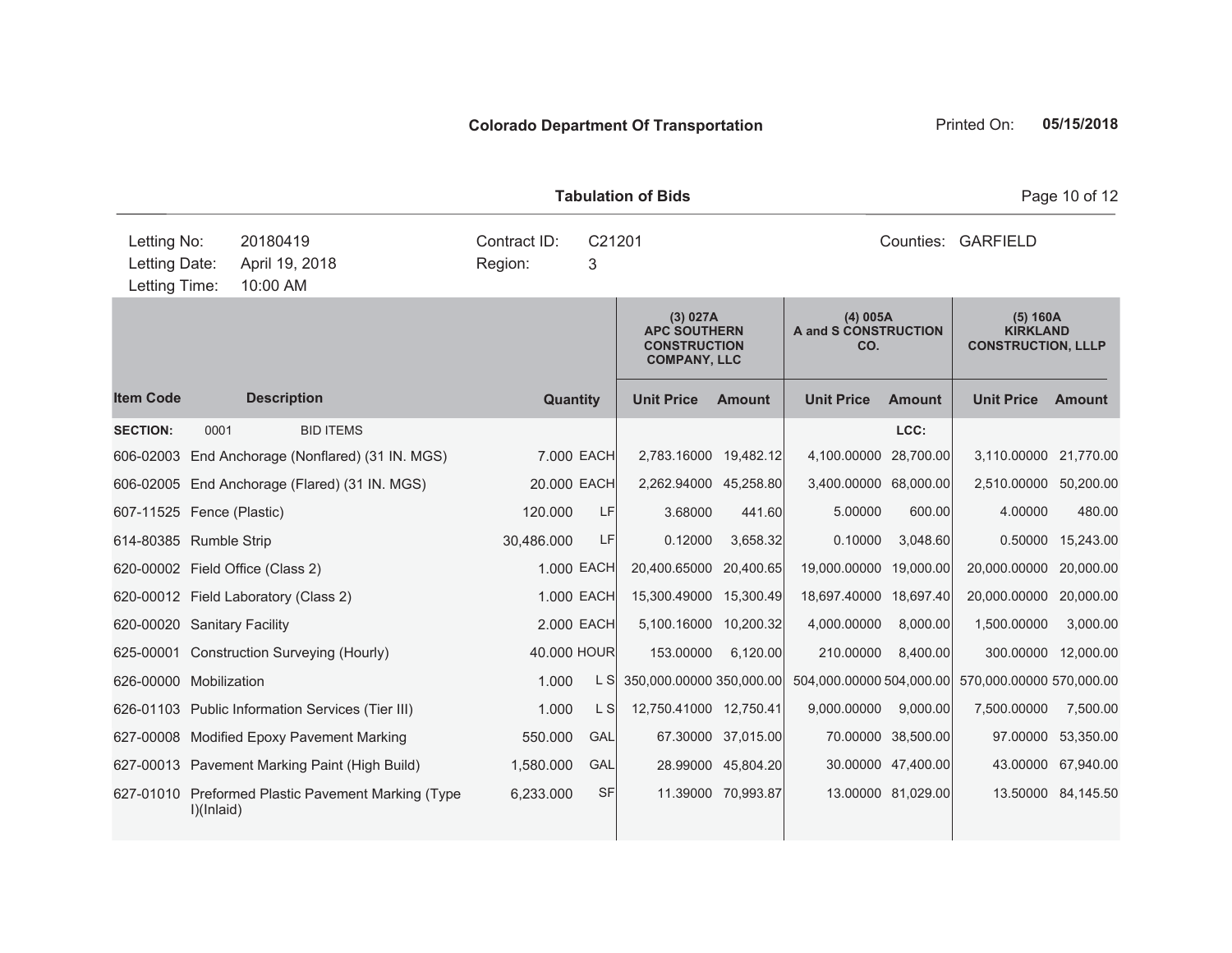| <b>Tabulation of Bids</b>                                         |               |                                                                                                                                                                                                                                                                                                                                                                         |                                                                                                                |                                        |                                                                                                                 |                                                                                                            |                                                                                                                              |                                                                                                      |                                                                                                                   | Page 11 of 12                                                                                              |
|-------------------------------------------------------------------|---------------|-------------------------------------------------------------------------------------------------------------------------------------------------------------------------------------------------------------------------------------------------------------------------------------------------------------------------------------------------------------------------|----------------------------------------------------------------------------------------------------------------|----------------------------------------|-----------------------------------------------------------------------------------------------------------------|------------------------------------------------------------------------------------------------------------|------------------------------------------------------------------------------------------------------------------------------|------------------------------------------------------------------------------------------------------|-------------------------------------------------------------------------------------------------------------------|------------------------------------------------------------------------------------------------------------|
| Letting No:<br>Letting Date:<br>Letting Time:                     |               | 20180419<br>April 19, 2018<br>10:00 AM                                                                                                                                                                                                                                                                                                                                  | Contract ID:<br>Region:                                                                                        | C21201<br>3                            |                                                                                                                 |                                                                                                            |                                                                                                                              |                                                                                                      | Counties: GARFIELD                                                                                                |                                                                                                            |
|                                                                   |               |                                                                                                                                                                                                                                                                                                                                                                         |                                                                                                                |                                        | (3) 027A<br><b>APC SOUTHERN</b><br><b>CONSTRUCTION</b><br><b>COMPANY, LLC</b>                                   |                                                                                                            | (4) 005A<br>A and S CONSTRUCTION<br>CO.                                                                                      |                                                                                                      | (5) 160A<br><b>KIRKLAND</b><br><b>CONSTRUCTION, LLLP</b>                                                          |                                                                                                            |
| <b>Item Code</b>                                                  |               | <b>Description</b>                                                                                                                                                                                                                                                                                                                                                      | <b>Quantity</b>                                                                                                |                                        | <b>Unit Price</b>                                                                                               | <b>Amount</b>                                                                                              | <b>Unit Price</b>                                                                                                            | <b>Amount</b>                                                                                        | <b>Unit Price</b>                                                                                                 | <b>Amount</b>                                                                                              |
| <b>SECTION:</b><br>630-00000 Flagging<br>630-80350 Vertical Panel | 0001          | <b>BID ITEMS</b><br>630-00007 Traffic Control Inspection<br>630-00012 Traffic Control Management<br>630-80341 Construction Traffic Sign (Panel Size A)<br>630-80342 Construction Traffic Sign (Panel Size B)<br>630-80355 Portable Message Sign Panel<br>630-80358 Advance Warning Flashing or Sequencing<br>Arrow Panel (C Type)<br>630-80360 Drum Channelizing Device | 1,200.000 HOUR<br>24.000<br>60.000<br>68.000 EACH<br>94.000 EACH<br>230.000 EACH<br>2.000 EACH<br>100.000 EACH | <b>DAY</b><br><b>DAY</b><br>2.000 EACH | 29.27000<br>78.42000<br>993.26000<br>20.91000<br>20.91000<br>31.37000<br>2,613.83000<br>1,568.30000<br>31.37000 | 35,124.00<br>1,882.08<br>59,595.60<br>1,421.88<br>1,965.54<br>7,215.10<br>5,227.66<br>3,136.60<br>3,137.00 | 23.00000<br>240.00000<br>1,100.00000 66,000.00<br>12.00000<br>16.00000<br>12.00000<br>8,000.00000<br>2,000.00000<br>15.00000 | LCC:<br>27,600.00<br>5,760.00<br>816.00<br>1,504.00<br>2,760.00<br>16,000.00<br>4,000.00<br>1,500.00 | 31.00000<br>85.00000<br>1,100.00000<br>22.15000<br>22.15000<br>33.25000<br>2,800.00000<br>1,661.00000<br>33.25000 | 37,200.00<br>2,040.00<br>66,000.00<br>1,506.20<br>2,082.10<br>7,647.50<br>5,600.00<br>3,322.00<br>3,325.00 |
|                                                                   | (Steady Burn) | 630-80364 Drum Channelizing Device (With Light)<br>630-80367 Portable Traffic Speed Monitor                                                                                                                                                                                                                                                                             | 80.000 EACH                                                                                                    | 2.000 EACH                             | 31.37000<br>1,568.30000                                                                                         | 2,509.60<br>3.136.60                                                                                       | 20.00000<br>3,000.00000                                                                                                      | 1,600.00<br>6,000.00                                                                                 | 33.25000<br>1,650.00000                                                                                           | 2,660.00<br>3,300.00                                                                                       |
| 630-80380 Traffic Cone                                            |               | 630-80370 Concrete Barrier (Temporary)                                                                                                                                                                                                                                                                                                                                  | 1,250.000<br>180.000 EACH                                                                                      | LF                                     | 49.98000<br>5.23000                                                                                             | 62,475.00<br>941.40                                                                                        | 2.00000                                                                                                                      | 60.00000 75,000.00<br>360.00                                                                         | 31.00000<br>5.50000                                                                                               | 38,750.00<br>990.00                                                                                        |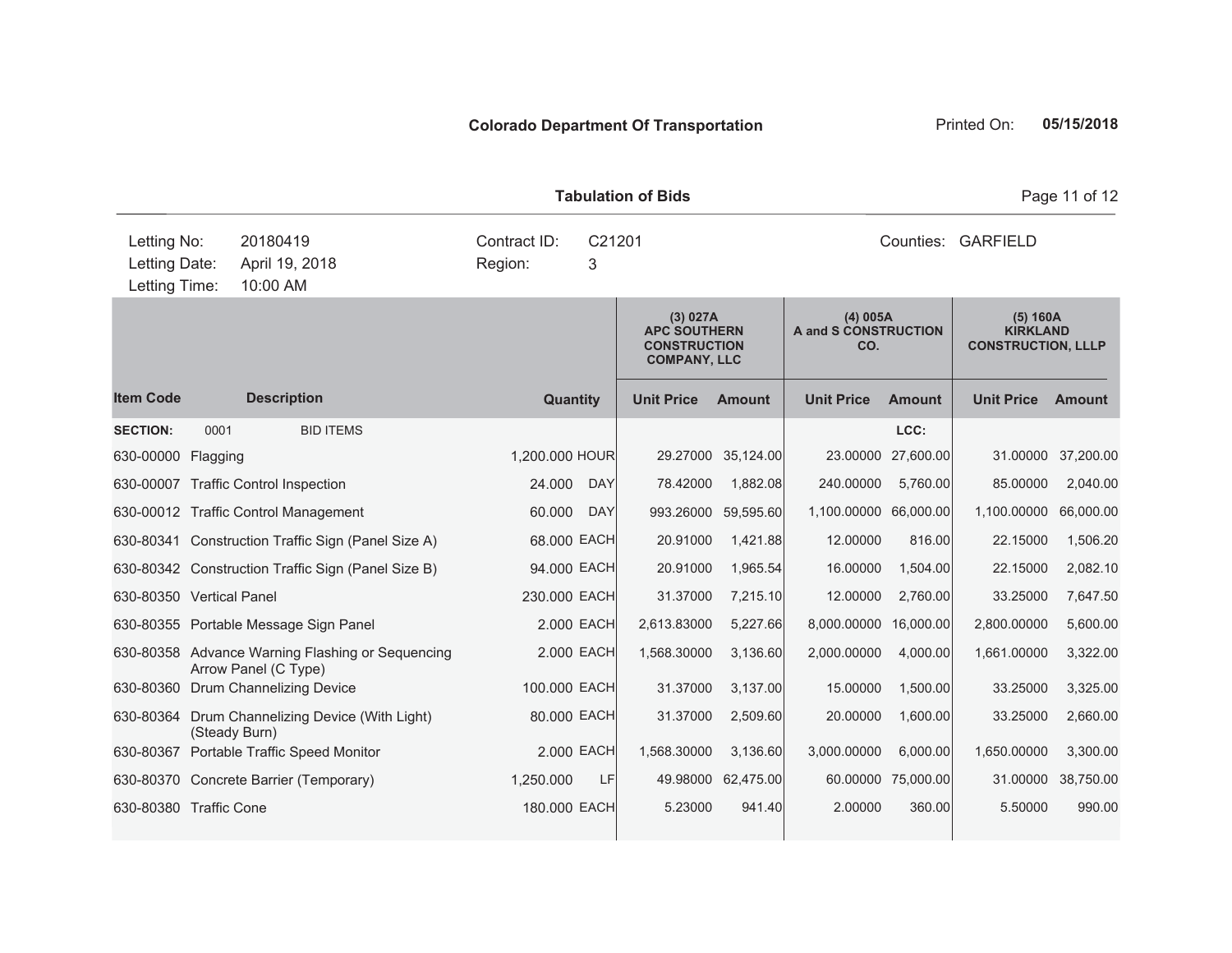|                                               |                                        |                         |             | <b>Tabulation of Bids</b> |                                                                                                                          |                              |                                                          |                     | Page 12 of 12  |
|-----------------------------------------------|----------------------------------------|-------------------------|-------------|---------------------------|--------------------------------------------------------------------------------------------------------------------------|------------------------------|----------------------------------------------------------|---------------------|----------------|
| Letting No:<br>Letting Date:<br>Letting Time: | 20180419<br>April 19, 2018<br>10:00 AM | Contract ID:<br>Region: | C21201<br>3 |                           |                                                                                                                          | Counties:<br><b>GARFIELD</b> |                                                          |                     |                |
|                                               |                                        |                         |             |                           | (3) 027A<br>(4) 005A<br>A and S CONSTRUCTION<br><b>APC SOUTHERN</b><br><b>CONSTRUCTION</b><br>CO.<br><b>COMPANY, LLC</b> |                              | (5) 160A<br><b>KIRKLAND</b><br><b>CONSTRUCTION, LLLP</b> |                     |                |
| <b>Item Code</b>                              | <b>Description</b>                     | <b>Quantity</b>         |             | <b>Unit Price</b>         | <b>Amount</b>                                                                                                            | <b>Unit Price</b>            | <b>Amount</b>                                            | <b>Unit Price</b>   | <b>Amount</b>  |
| 0001<br><b>SECTION:</b>                       | <b>BID ITEMS</b>                       |                         |             |                           |                                                                                                                          |                              | LCC:                                                     |                     |                |
| 630-85011                                     | Impact Attenuator (Temporary)          | 120.000                 | <b>DAY</b>  | 20.91000                  | 2,509.20                                                                                                                 | 12.00000                     | 1,440.00                                                 | 22.00000            | 2,640.00       |
| 630-85041                                     | <b>Mobile Attenuator</b>               | 60.000                  | <b>DAY</b>  |                           | 543.68000 32,620.80                                                                                                      | 550.00000 33,000.00          |                                                          | 575.00000 34,500.00 |                |
| <b>Section Totals:</b>                        |                                        |                         |             |                           | \$5,536,140.45                                                                                                           |                              | \$5,645,000.00                                           |                     | \$5,974,020.25 |
| <b>Contract Grand Totals</b>                  |                                        |                         |             |                           | \$5,536,140.45                                                                                                           |                              | \$5,645,000.00                                           |                     | \$5,974,020.25 |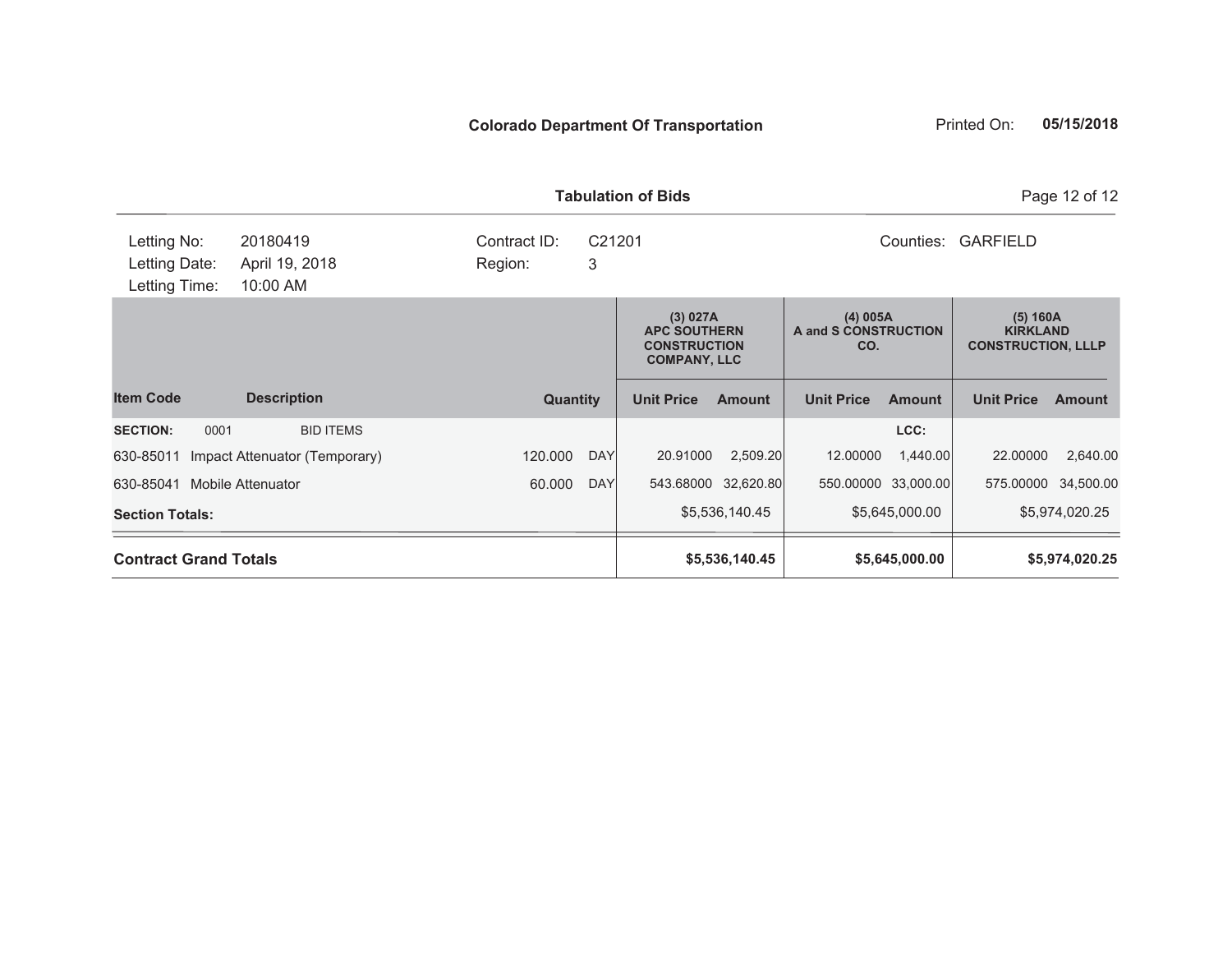|                        |                |              | <b>Colorado Department Of Transportation</b> | Printed On:              | 05/15/2018  |
|------------------------|----------------|--------------|----------------------------------------------|--------------------------|-------------|
|                        |                |              | <b>Low Bid Item Analysis</b>                 |                          | Page 1 of 9 |
| Letting No:            | 20180419       | Contract ID: | C <sub>21201</sub>                           | Counties: GARFIELD       |             |
| Letting Date:          | April 19, 2018 | Region:      |                                              |                          |             |
| Letting Time: 10:00 AM |                |              | Contract Time: 11/15/18 COMPLETION<br>DATE   | Project(s): NHPP0701-239 |             |

| Line            | Item/<br>Description                     | Quantity                                                  | <b>Estimated</b><br>Price | <b>Bid Price/</b><br><b>Units</b> | <b>Estimated</b><br>Amount | <b>Bid Amount</b> | <b>Bid Est</b><br>$\frac{0}{0}$ | Overrun $(+)$<br>Underrun (-) |
|-----------------|------------------------------------------|-----------------------------------------------------------|---------------------------|-----------------------------------|----------------------------|-------------------|---------------------------------|-------------------------------|
| <b>SECTION:</b> | 0001                                     | <b>BID ITEMS</b>                                          |                           |                                   |                            |                   |                                 |                               |
| 0005            | 202-00240                                | 171,225.00<br>Removal of Asphalt Mat (Planing)            | 2.75000                   | 1.40000<br>SY                     | 470,868.75                 | 239,715.00        | 50.91%                          | $-231, 153.75$                |
| 0010            | 202-00426                                | 1,852.000<br>Removal of Bridge Railing (Special)          | 20.00000                  | 4.60000<br><b>LF</b>              | 37,040.00                  | 8,519.20          | 23.00%                          | $-28,520.80$                  |
| 0015            | 202-00500                                | 19.000<br><b>Removal of Portions of Present Structure</b> | 1,000.00000               | 1,300.00000<br><b>EACH</b>        | 19,000.00                  | 24,700.00         | 130.00%                         | 5,700.00                      |
| 0020            | 202-00810<br>Removal of Ground Sign      | 8.000                                                     | 150.00000                 | 310.00000<br><b>EACH</b>          | 1,200.00                   | 2,480.00          | 206.67%                         | 1,280.00                      |
| 0025            | 202-01130<br>Removal of Guardrail Type 3 | 12,725.000                                                | 5.00000                   | 2.65000<br>LF                     | 63,625.00                  | 33,721.25         | 53.00%                          | $-29,903.75$                  |
| 0030            | 202-01300<br>Removal of End Anchorage    | 71.000                                                    | 215.00000                 | 325.00000<br><b>EACH</b>          | 15,265.00                  | 23,075.00         | 151.16%                         | 7,810.00                      |
| 0035            | 202-04002<br>Clean Culvert               | 2.000                                                     | 1,000.00000               | 2,100.00000<br><b>EACH</b>        | 2,000.00                   | 4,200.00          | 210.00%                         | 2,200.00                      |
| 0040            | 203-01500<br><b>Blading</b>              | 20.000                                                    | 135.00000                 | 91.00000<br><b>HOUR</b>           | 2,700.00                   | 1,820.00          | 67.41%                          | $-880.00$                     |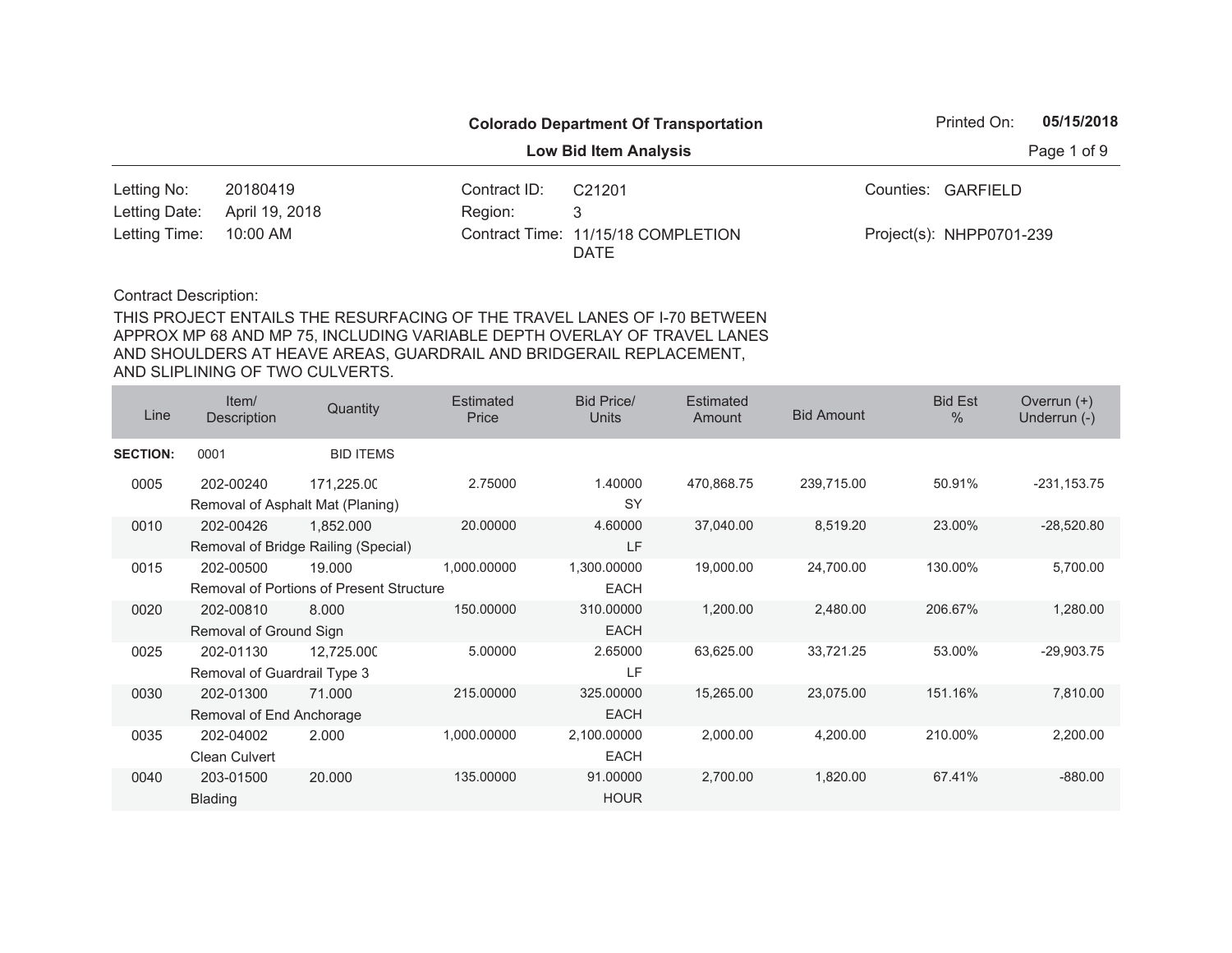|                        |                |              | <b>Colorado Department Of Transportation</b> | Printed On:              | 05/15/2018  |
|------------------------|----------------|--------------|----------------------------------------------|--------------------------|-------------|
|                        |                |              | <b>Low Bid Item Analysis</b>                 |                          | Page 2 of 9 |
| Letting No:            | 20180419       | Contract ID: | C <sub>21201</sub>                           | Counties: GARFIELD       |             |
| Letting Date:          | April 19, 2018 | Region:      | 3                                            |                          |             |
| Letting Time: 10:00 AM |                |              | Contract Time: 11/15/18 COMPLETION<br>DATE   | Project(s): NHPP0701-239 |             |

| Line            | Item/<br><b>Description</b>               | Quantity                                                  | <b>Estimated</b><br>Price | <b>Bid Price/</b><br><b>Units</b> | <b>Estimated</b><br>Amount | <b>Bid Amount</b> | <b>Bid Est</b><br>$\frac{0}{0}$ | Overrun $(+)$<br>Underrun (-) |
|-----------------|-------------------------------------------|-----------------------------------------------------------|---------------------------|-----------------------------------|----------------------------|-------------------|---------------------------------|-------------------------------|
| <b>SECTION:</b> | 0001                                      | <b>BID ITEMS</b>                                          |                           |                                   |                            |                   |                                 |                               |
| 0045            | 203-01582<br>Truck (Dump)                 | 20.000                                                    | 120.00000                 | 85.00000<br><b>HOUR</b>           | 2,400.00                   | 1,700.00          | 70.83%                          | $-700.00$                     |
| 0050            | 203-01594<br><b>Combination Loader</b>    | 60.000                                                    | 110.00000                 | 97.00000<br><b>HOUR</b>           | 6,600.00                   | 5,820.00          | 88.18%                          | $-780.00$                     |
| 0055            | 203-01597<br>Potholing                    | 60.000                                                    | 220.00000                 | 325.00000<br><b>HOUR</b>          | 13,200.00                  | 19,500.00         | 147.73%                         | 6,300.00                      |
| 0060            | 203-02330<br>Laborer                      | 60.000                                                    | 50.00000                  | 31.00000<br><b>HOUR</b>           | 3,000.00                   | 1,860.00          | 62.00%                          | $-1,140.00$                   |
| 0065            | 208-00002<br>Erosion Log Type 1 (12 Inch) | 100.000                                                   | 5.00000                   | 10.00000<br>LF                    | 500.00                     | 1,000.00          | 200.00%                         | 500.00                        |
| 0070            | 208-00011<br>Erosion Bales (Weed Free)    | 12.000                                                    | 30.00000                  | 16.00000<br><b>EACH</b>           | 360.00                     | 192.00            | 53.33%                          | $-168.00$                     |
| 0075            | 208-00046                                 | 2.000<br><b>Pre-fabricated Concrete Washout Structure</b> | 2,000.00000               | 500.00000<br>EACH                 | 4,000.00                   | 1,000.00          | 25.00%                          | $-3,000.00$                   |
| 0080            | 208-00103                                 | 10.000<br>Removal and Disposal of Sediment (Labor)        | 100.00000                 | 52.00000<br><b>HOUR</b>           | 1,000.00                   | 520.00            | 52.00%                          | $-480.00$                     |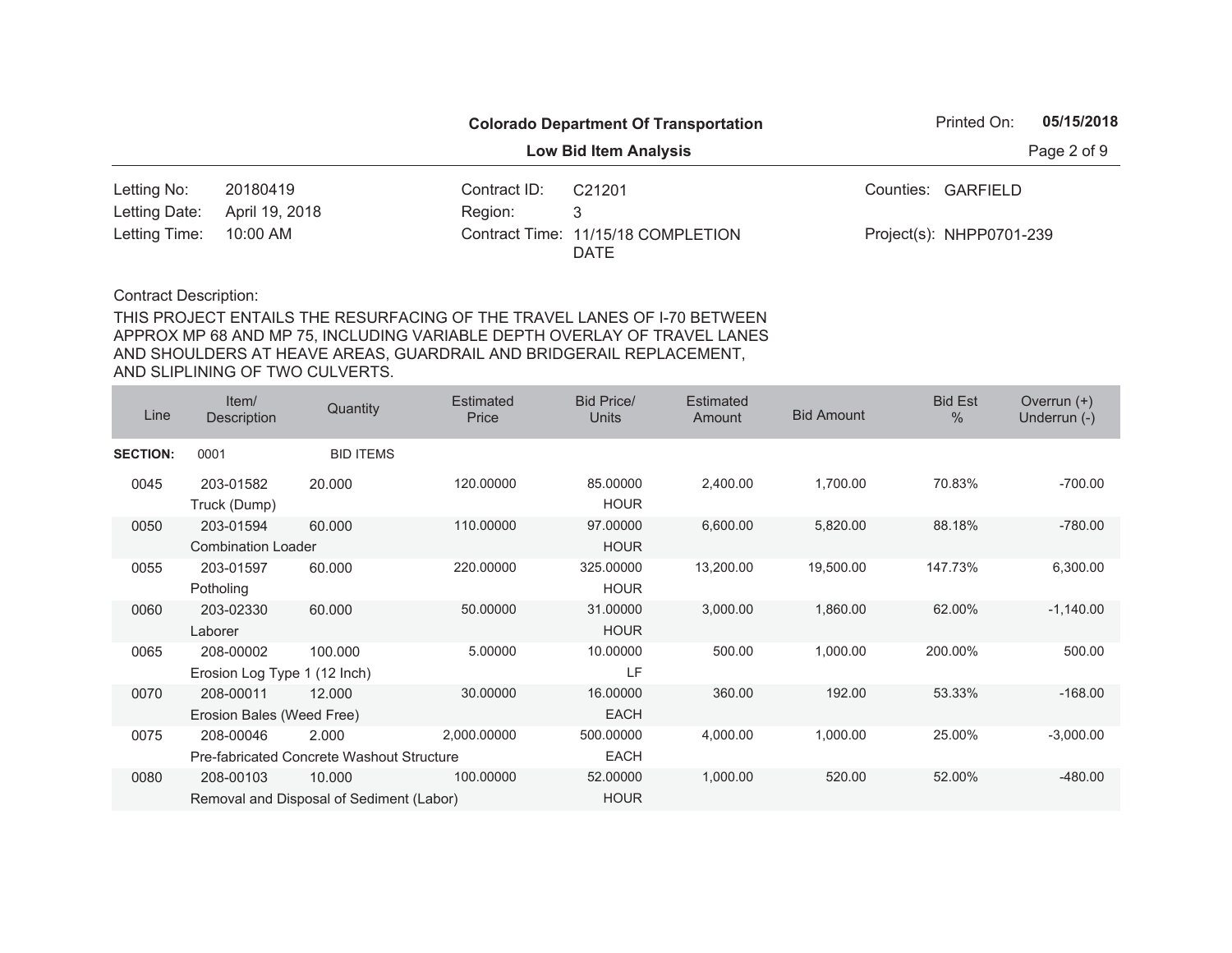|                        |                |              | <b>Colorado Department Of Transportation</b> | Printed On:              | 05/15/2018  |
|------------------------|----------------|--------------|----------------------------------------------|--------------------------|-------------|
|                        |                |              | <b>Low Bid Item Analysis</b>                 |                          | Page 3 of 9 |
| Letting No:            | 20180419       | Contract ID: | C <sub>21201</sub>                           | Counties: GARFIELD       |             |
| Letting Date:          | April 19, 2018 | Region:      | 3                                            |                          |             |
| Letting Time: 10:00 AM |                |              | Contract Time: 11/15/18 COMPLETION<br>DATE   | Project(s): NHPP0701-239 |             |

| Line            | Item/<br>Description                     | Quantity                                            | <b>Estimated</b><br>Price | <b>Bid Price/</b><br><b>Units</b> | <b>Estimated</b><br>Amount | <b>Bid Amount</b> | <b>Bid Est</b><br>$\frac{0}{0}$ | Overrun $(+)$<br>Underrun (-) |
|-----------------|------------------------------------------|-----------------------------------------------------|---------------------------|-----------------------------------|----------------------------|-------------------|---------------------------------|-------------------------------|
| <b>SECTION:</b> | 0001                                     | <b>BID ITEMS</b>                                    |                           |                                   |                            |                   |                                 |                               |
| 0085            | 208-00106<br>Sweeping (Sediment Removal) | 10.000                                              | 130.00000                 | 125.00000<br><b>HOUR</b>          | 1,300.00                   | 1,250.00          | 96.15%                          | $-50.00$                      |
| 0090            | 208-00107<br>Removal of Trash            | 4.000                                               | 100.00000                 | 63.00000<br><b>HOUR</b>           | 400.00                     | 252.00            | 63.00%                          | $-148.00$                     |
| 0095            | 212-00006<br>Seeding (Native)            | 0.330                                               | 750.00000                 | 3,000.00000<br><b>ACRE</b>        | 247.50                     | 990.00            | 400.00%                         | 742.50                        |
| 0100            | 212-00032<br>Soil Conditioning           | 0.330                                               | 4,000.00000               | 6,000.00000<br><b>ACRE</b>        | 1,320.00                   | 1,980.00          | 150.00%                         | 660.00                        |
| 0105            | 216-00201<br>(Biodegradable Class 1)     | 1,586.000<br>Soil Retention Blanket (Straw-Coconut) | 3.00000                   | 2.50000<br>SY                     | 4,758.00                   | 3,965.00          | 83.33%                          | $-793.00$                     |
| 0110            | 304-06000                                | 1,178.000<br>Aggregate Base Course (Class 6)        | 25.00000                  | 31.35000<br><b>TON</b>            | 29,450.00                  | 36,930.30         | 125.40%                         | 7,480.30                      |
| 0115            | 403-00720                                | 50.000<br>Hot Mix Asphalt (Patching) (Asphalt)      | 210.00000                 | 225.00000<br><b>TON</b>           | 10,500.00                  | 11,250.00         | 107.14%                         | 750.00                        |
| 0120            | 403-34801                                | 38,021.000<br>Hot Mix Asphalt (Grading SX) (100)    | 55.00000                  | 52.00000<br><b>TON</b>            | 2,091,155.00               | 1,977,092.00      | 94.55%                          | $-114,063.00$                 |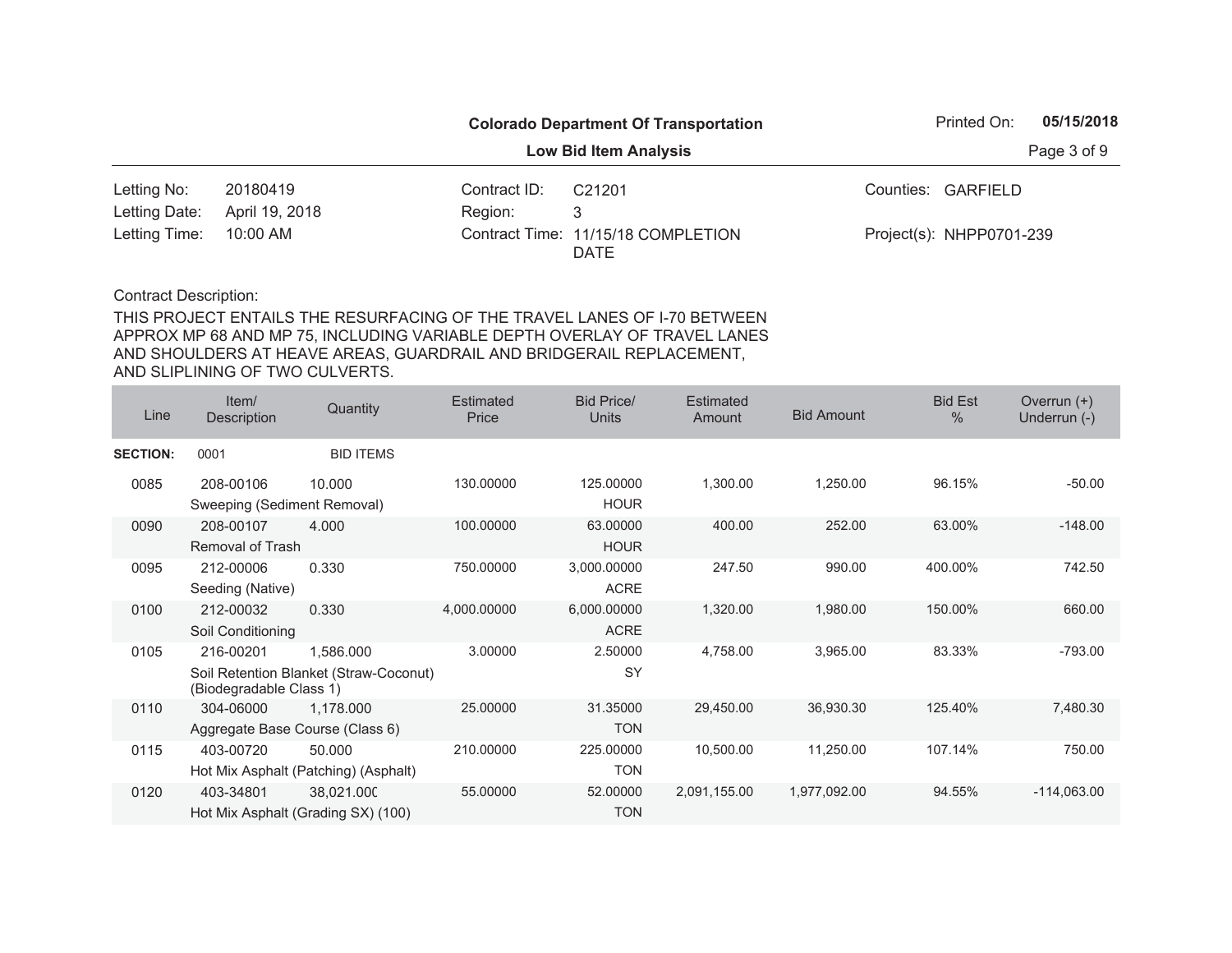|                        |                |              | <b>Colorado Department Of Transportation</b> | Printed On:              | 05/15/2018  |
|------------------------|----------------|--------------|----------------------------------------------|--------------------------|-------------|
|                        |                |              | <b>Low Bid Item Analysis</b>                 |                          | Page 4 of 9 |
| Letting No:            | 20180419       | Contract ID: | C <sub>21201</sub>                           | Counties: GARFIELD       |             |
| Letting Date:          | April 19, 2018 | Region:      |                                              |                          |             |
| Letting Time: 10:00 AM |                |              | Contract Time: 11/15/18 COMPLETION<br>DATE   | Project(s): NHPP0701-239 |             |

| Line            | Item/<br>Description              | Quantity                                    | <b>Estimated</b><br>Price | <b>Bid Price/</b><br><b>Units</b> | <b>Estimated</b><br>Amount | <b>Bid Amount</b> | <b>Bid Est</b><br>$\frac{0}{0}$ | Overrun $(+)$<br>Underrun (-) |
|-----------------|-----------------------------------|---------------------------------------------|---------------------------|-----------------------------------|----------------------------|-------------------|---------------------------------|-------------------------------|
| <b>SECTION:</b> | 0001                              | <b>BID ITEMS</b>                            |                           |                                   |                            |                   |                                 |                               |
| 0125            | 411-03345                         | 1,560.000                                   | 340.00000                 | 350.00000                         | 530,400.00                 | 546,000.00        | 102.94%                         | 15,600.00                     |
|                 |                                   | Asphalt Cement Performance Grade (PG 76-28) |                           | <b>TON</b>                        |                            |                   |                                 |                               |
| 0130            | 411-03354                         | 836,000                                     | 300.00000                 | 290,00000                         | 250,800.00                 | 242,440.00        | 96.67%                          | $-8,360.00$                   |
|                 |                                   | Asphalt Cement Performance Grade (PG 64-22) |                           | <b>TON</b>                        |                            |                   |                                 |                               |
| 0135            | 411-10255                         | 15,355.000                                  | 3.50000                   | 3.50000                           | 53,742.50                  | 53,742.50         | 100.00%                         | 0.00                          |
|                 | Emulsified Asphalt (Slow-Setting) |                                             |                           | <b>GAL</b>                        |                            |                   |                                 |                               |
| 0140            | 509-00001                         | 46,672.000                                  | 1.50000                   | 2.75000                           | 70,008.00                  | 128,348.00        | 183.33%                         | 58,340.00                     |
|                 | Structural Steel (Galvanized)     |                                             |                           | <b>LB</b>                         |                            |                   |                                 |                               |
| 0145            | 518-03000                         | 304.000                                     | 26.00000                  | 15.70000                          | 7,904.00                   | 4,772.80          | 60.38%                          | $-3,131.20$                   |
|                 | Sawing and Sealing Bridge Joint   |                                             |                           | LF                                |                            |                   |                                 |                               |
| 0150            | 601-01050                         | 28.000                                      | 1,060.00000               | 1,500.00000                       | 29,680.00                  | 42,000.00         | 141.51%                         | 12,320.00                     |
|                 | Concrete Class B (Wall)           |                                             |                           | <b>CY</b>                         |                            |                   |                                 |                               |
| 0155            | 601-03000                         | 10.000                                      | 1,000.00000               | 4,500.00000                       | 10,000.00                  | 45,000.00         | 450.00%                         | 35,000.00                     |
|                 | Concrete Class D                  |                                             |                           | CY                                |                            |                   |                                 |                               |
| 0160            | 602-00000                         | 1,475.000                                   | 1.00000                   | 2.15000                           | 1,475.00                   | 3,171.25          | 215.00%                         | 1,696.25                      |
|                 | <b>Reinforcing Steel</b>          |                                             |                           | LB                                |                            |                   |                                 |                               |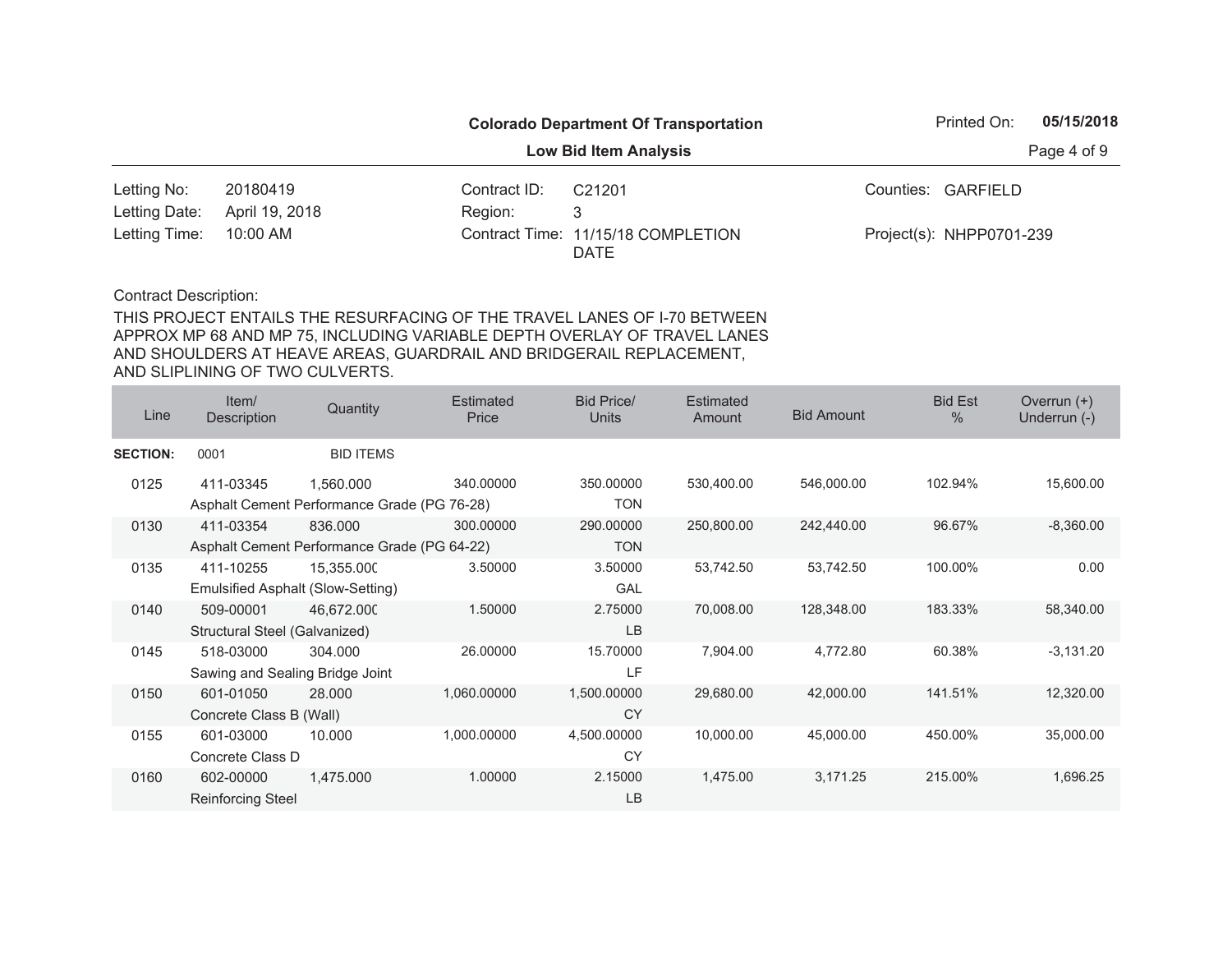|                        |                |              | <b>Colorado Department Of Transportation</b> | Printed On:              | 05/15/2018  |
|------------------------|----------------|--------------|----------------------------------------------|--------------------------|-------------|
|                        |                |              | <b>Low Bid Item Analysis</b>                 |                          | Page 5 of 9 |
| Letting No:            | 20180419       | Contract ID: | C <sub>21201</sub>                           | Counties: GARFIELD       |             |
| Letting Date:          | April 19, 2018 | Region:      |                                              |                          |             |
| Letting Time: 10:00 AM |                |              | Contract Time: 11/15/18 COMPLETION<br>DATE   | Project(s): NHPP0701-239 |             |

| Line            | Item/<br><b>Description</b>                  | Quantity                                                  | <b>Estimated</b><br>Price | <b>Bid Price/</b><br><b>Units</b> | <b>Estimated</b><br>Amount | <b>Bid Amount</b> | <b>Bid Est</b><br>$\frac{0}{0}$ | Overrun $(+)$<br>Underrun (-) |
|-----------------|----------------------------------------------|-----------------------------------------------------------|---------------------------|-----------------------------------|----------------------------|-------------------|---------------------------------|-------------------------------|
| <b>SECTION:</b> | 0001                                         | <b>BID ITEMS</b>                                          |                           |                                   |                            |                   |                                 |                               |
| 0165            | 602-00020                                    | 760,000<br>Reinforcing Steel (Epoxy Coated)               | 1.50000                   | 5.00000<br>LВ                     | 1,140.00                   | 3,800.00          | 333.33%                         | 2,660.00                      |
| 0170            | 603-00001<br><b>Annular Space Grouting</b>   | 242.000                                                   | 400.00000                 | 450.00000<br><b>CY</b>            | 96,800.00                  | 108,900.00        | 112.50%                         | 12,100.00                     |
| 0175            | 603-00048<br>Culvert Lining (48 Inch) (Slip) | 472.000                                                   | 400.00000                 | 380.00000<br>LF                   | 188,800.00                 | 179,360.00        | 95.00%                          | $-9,440.00$                   |
| 0180            | 606-00301<br>MGS)                            | 12,725.000<br>Guardrail Type 3 (6-3 Post Spacing) (31 IN. | 28.00000                  | 19.40000<br>LF                    | 356,300.00                 | 246,865.00        | 69.29%                          | $-109,435.00$                 |
| 0185            | 606-01340                                    | 22,000<br>End Anchorage Type 3D (31 IN. MGS)              | 1,700.00000               | 1,460.00000<br>EACH               | 37,400.00                  | 32,120.00         | 85.88%                          | $-5,280.00$                   |
| 0190            | 606-01370                                    | 12.000<br>Transition Type 3G (31 IN. MGS)                 | 1,900.00000               | 2,575.00000<br><b>EACH</b>        | 22,800.00                  | 30,900.00         | 135.53%                         | 8,100.00                      |
| 0195            | 606-01380<br>Transition Type 3H (31 IN. MGS) | 7.000                                                     | 1,200.00000               | 1,275.00000<br><b>EACH</b>        | 8,400.00                   | 8,925.00          | 106.25%                         | 525.00                        |
| 0200            | 606-01460<br>Median Terminal (31 IN. MGS)    | 3.000                                                     | 4,200.00000               | 5,200.00000<br><b>EACH</b>        | 12,600.00                  | 15,600.00         | 123.81%                         | 3,000.00                      |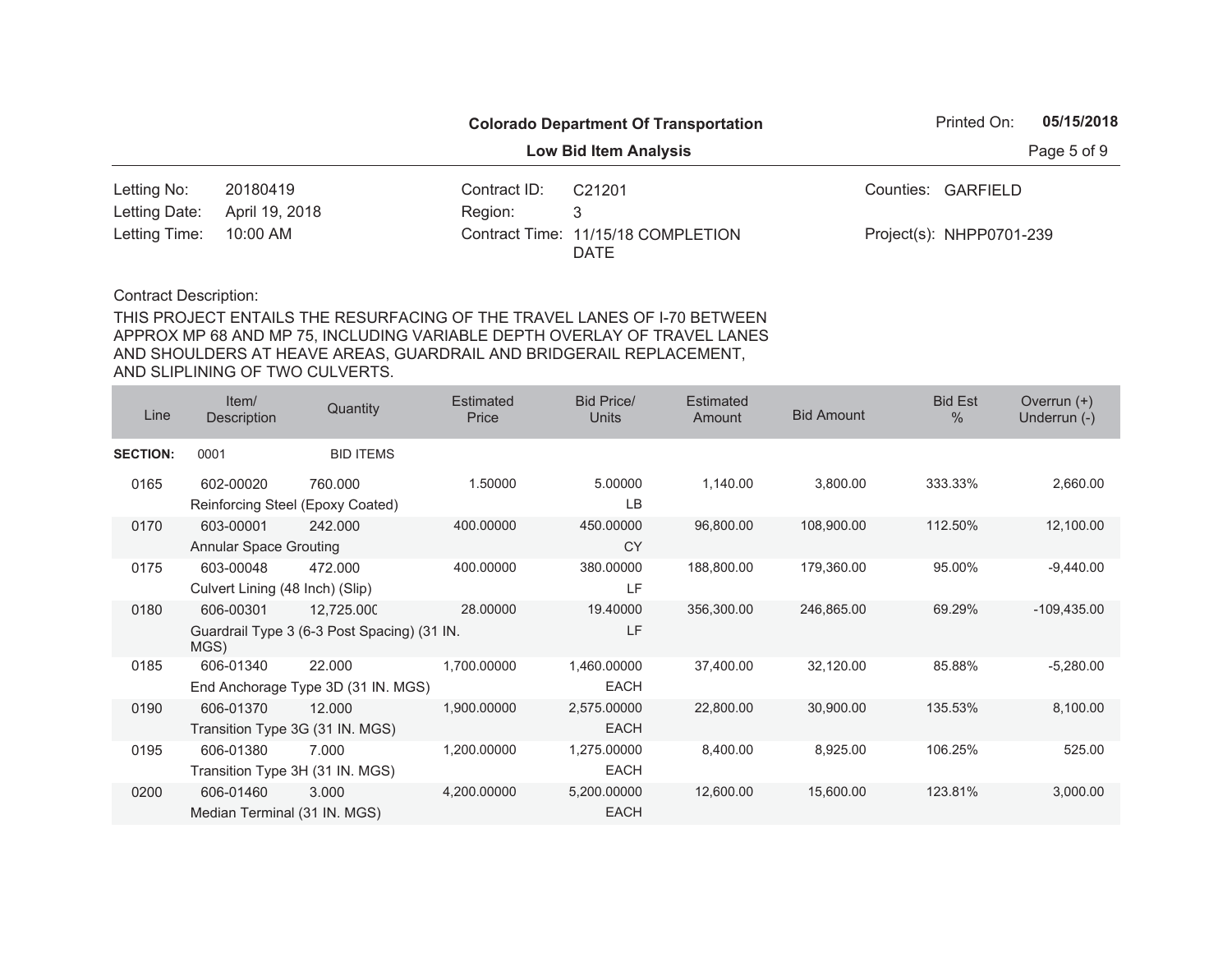|                        |                |              | <b>Colorado Department Of Transportation</b> | Printed On:              | 05/15/2018 |
|------------------------|----------------|--------------|----------------------------------------------|--------------------------|------------|
|                        |                |              | Page 6 of 9                                  |                          |            |
| Letting No:            | 20180419       | Contract ID: | C <sub>21201</sub>                           | Counties: GARFIELD       |            |
| Letting Date:          | April 19, 2018 | Region:      |                                              |                          |            |
| Letting Time: 10:00 AM |                |              | Contract Time: 11/15/18 COMPLETION<br>DATE   | Project(s): NHPP0701-239 |            |

| Line            | Item/<br>Description            | Quantity                               | <b>Estimated</b><br>Price | <b>Bid Price/</b><br><b>Units</b> | <b>Estimated</b><br>Amount | <b>Bid Amount</b> | <b>Bid Est</b><br>$\%$ | Overrun $(+)$<br>Underrun (-) |
|-----------------|---------------------------------|----------------------------------------|---------------------------|-----------------------------------|----------------------------|-------------------|------------------------|-------------------------------|
| <b>SECTION:</b> | 0001                            | <b>BID ITEMS</b>                       |                           |                                   |                            |                   |                        |                               |
| 0205            | 606-02003                       | 7.000                                  | 2,400.00000               | 2,755.00000                       | 16,800.00                  | 19,285.00         | 114.79%                | 2,485.00                      |
|                 |                                 | End Anchorage (Nonflared) (31 IN. MGS) |                           | <b>EACH</b>                       |                            |                   |                        |                               |
| 0210            | 606-02005                       | 20,000                                 | 2,200.00000               | 2,240.00000                       | 44,000.00                  | 44,800.00         | 101.82%                | 800.00                        |
|                 |                                 | End Anchorage (Flared) (31 IN. MGS)    |                           | <b>EACH</b>                       |                            |                   |                        |                               |
| 0215            | 607-11525                       | 120.000                                | 4.00000                   | 10.00000                          | 480.00                     | 1,200.00          | 250.00%                | 720.00                        |
|                 | Fence (Plastic)                 |                                        |                           | LF                                |                            |                   |                        |                               |
| 0220            | 614-80385                       | 30,486.000                             | 0.50000                   | 0.22000                           | 15,243.00                  | 6,706.92          | 44.00%                 | $-8,536.08$                   |
|                 | Rumble Strip                    |                                        |                           | LF                                |                            |                   |                        |                               |
| 0225            | 620-00002                       | 1.000                                  | 22,000.00000              | 35,000.00000                      | 22,000.00                  | 35,000.00         | 159.09%                | 13,000.00                     |
|                 | Field Office (Class 2)          |                                        |                           | <b>EACH</b>                       |                            |                   |                        |                               |
| 0230            | 620-00012                       | 1.000                                  | 26,000.00000              | 25,000.00000                      | 26,000.00                  | 25,000.00         | 96.15%                 | $-1,000.00$                   |
|                 | Field Laboratory (Class 2)      |                                        |                           | <b>EACH</b>                       |                            |                   |                        |                               |
| 0235            | 620-00020                       | 2.000                                  | 2,500.00000               | 3,500.00000                       | 5,000.00                   | 7,000.00          | 140.00%                | 2,000.00                      |
|                 | <b>Sanitary Facility</b>        |                                        |                           | <b>EACH</b>                       |                            |                   |                        |                               |
| 0240            | 625-00001                       | 40.000                                 | 150.00000                 | 150.00000                         | 6,000.00                   | 6,000.00          | 100.00%                | 0.00                          |
|                 | Construction Surveying (Hourly) |                                        |                           | <b>HOUR</b>                       |                            |                   |                        |                               |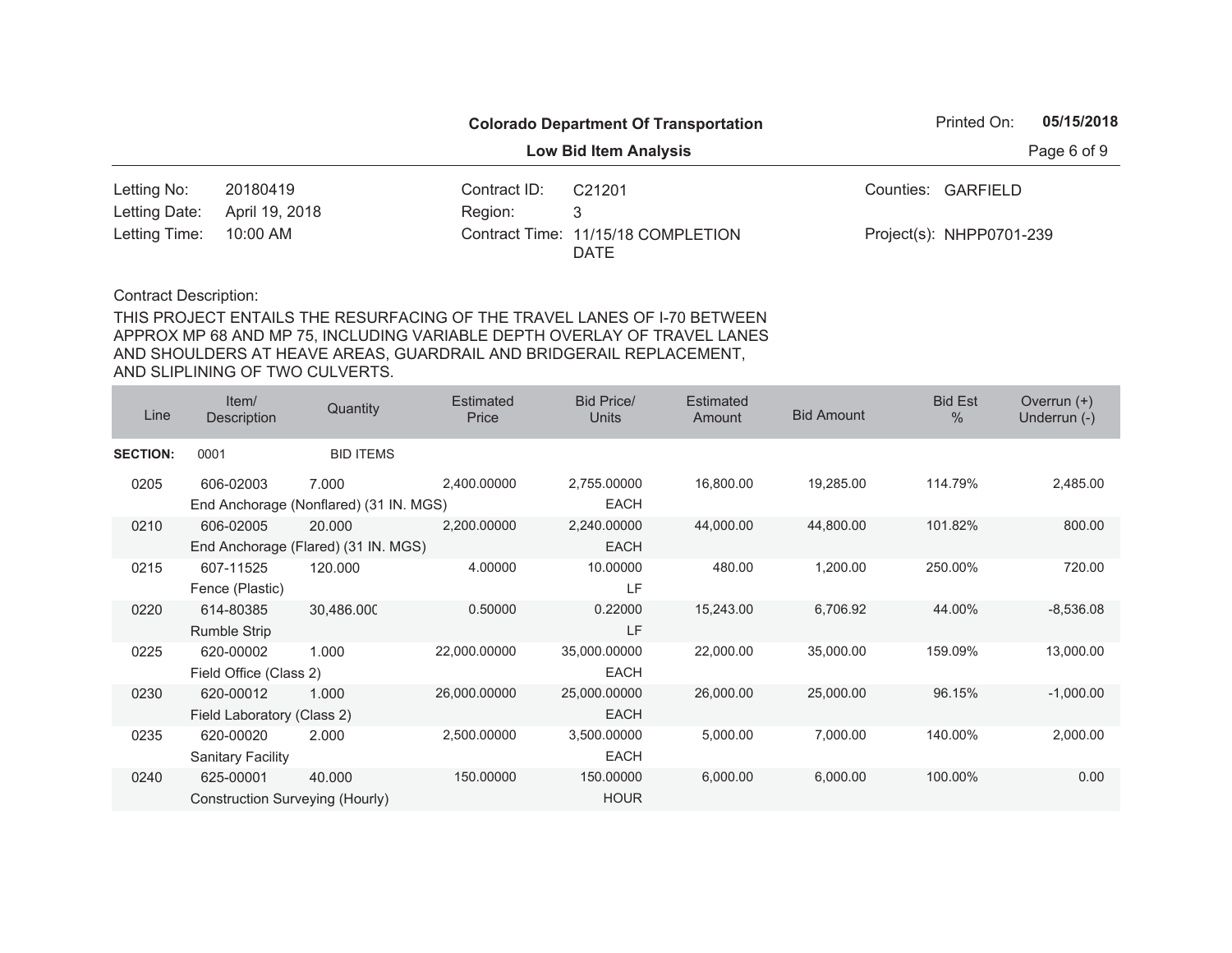|                        |                |              | <b>Colorado Department Of Transportation</b> | Printed On:              | 05/15/2018 |
|------------------------|----------------|--------------|----------------------------------------------|--------------------------|------------|
|                        |                | Page 7 of 9  |                                              |                          |            |
| Letting No:            | 20180419       | Contract ID: | C <sub>21201</sub>                           | Counties: GARFIELD       |            |
| Letting Date:          | April 19, 2018 | Region:      |                                              |                          |            |
| Letting Time: 10:00 AM |                |              | Contract Time: 11/15/18 COMPLETION<br>DATE   | Project(s): NHPP0701-239 |            |

| Line            | Item/<br>Description              | Quantity                                 | <b>Estimated</b><br>Price | <b>Bid Price/</b><br><b>Units</b> | <b>Estimated</b><br>Amount | <b>Bid Amount</b> | <b>Bid Est</b><br>$\%$ | Overrun $(+)$<br>Underrun (-) |
|-----------------|-----------------------------------|------------------------------------------|---------------------------|-----------------------------------|----------------------------|-------------------|------------------------|-------------------------------|
| <b>SECTION:</b> | 0001                              | <b>BID ITEMS</b>                         |                           |                                   |                            |                   |                        |                               |
| 0245            | 626-00000<br>Mobilization         | 1.000                                    | 590,000.00000             | 348,000.00000<br>L S              | 590,000.00                 | 348,000.00        | 58.98%                 | $-242,000.00$                 |
| 0250            | 626-01103                         | 1.000                                    | 15,000.00000              | 15,000.00000                      | 15,000.00                  | 15,000.00         | 100.00%                | 0.00                          |
|                 |                                   | Public Information Services (Tier III)   |                           | L S                               |                            |                   |                        |                               |
| 0255            | 627-00008                         | 550.000                                  | 60.00000                  | 81.00000                          | 33,000.00                  | 44,550.00         | 135.00%                | 11,550.00                     |
|                 |                                   | Modified Epoxy Pavement Marking          |                           | <b>GAL</b>                        |                            |                   |                        |                               |
| 0260            | 627-00013                         | 1,580.000                                | 30.00000                  | 50.75000                          | 47,400.00                  | 80,185.00         | 169.17%                | 32,785.00                     |
|                 |                                   | Pavement Marking Paint (High Build)      |                           | GAL                               |                            |                   |                        |                               |
| 0265            | 627-01010                         | 6,233.000                                | 15.00000                  | 11.30000                          | 93,495.00                  | 70,432.90         | 75.33%                 | $-23,062.10$                  |
|                 | I)(Inlaid)                        | Preformed Plastic Pavement Marking (Type |                           | <b>SF</b>                         |                            |                   |                        |                               |
| 0270            | 630-00000                         | 1,200.000                                | 25.00000                  | 27.00000                          | 30,000.00                  | 32,400.00         | 108.00%                | 2,400.00                      |
|                 | Flagging                          |                                          |                           | <b>HOUR</b>                       |                            |                   |                        |                               |
| 0275            | 630-00007                         | 24.000                                   | 250,00000                 | 300.00000                         | 6,000.00                   | 7,200.00          | 120.00%                | 1,200.00                      |
|                 | <b>Traffic Control Inspection</b> |                                          |                           | <b>DAY</b>                        |                            |                   |                        |                               |
| 0280            | 630-00012                         | 60.000                                   | 1,000.00000               | 1,500.00000                       | 60,000.00                  | 90,000.00         | 150.00%                | 30,000.00                     |
|                 | <b>Traffic Control Management</b> |                                          |                           | <b>DAY</b>                        |                            |                   |                        |                               |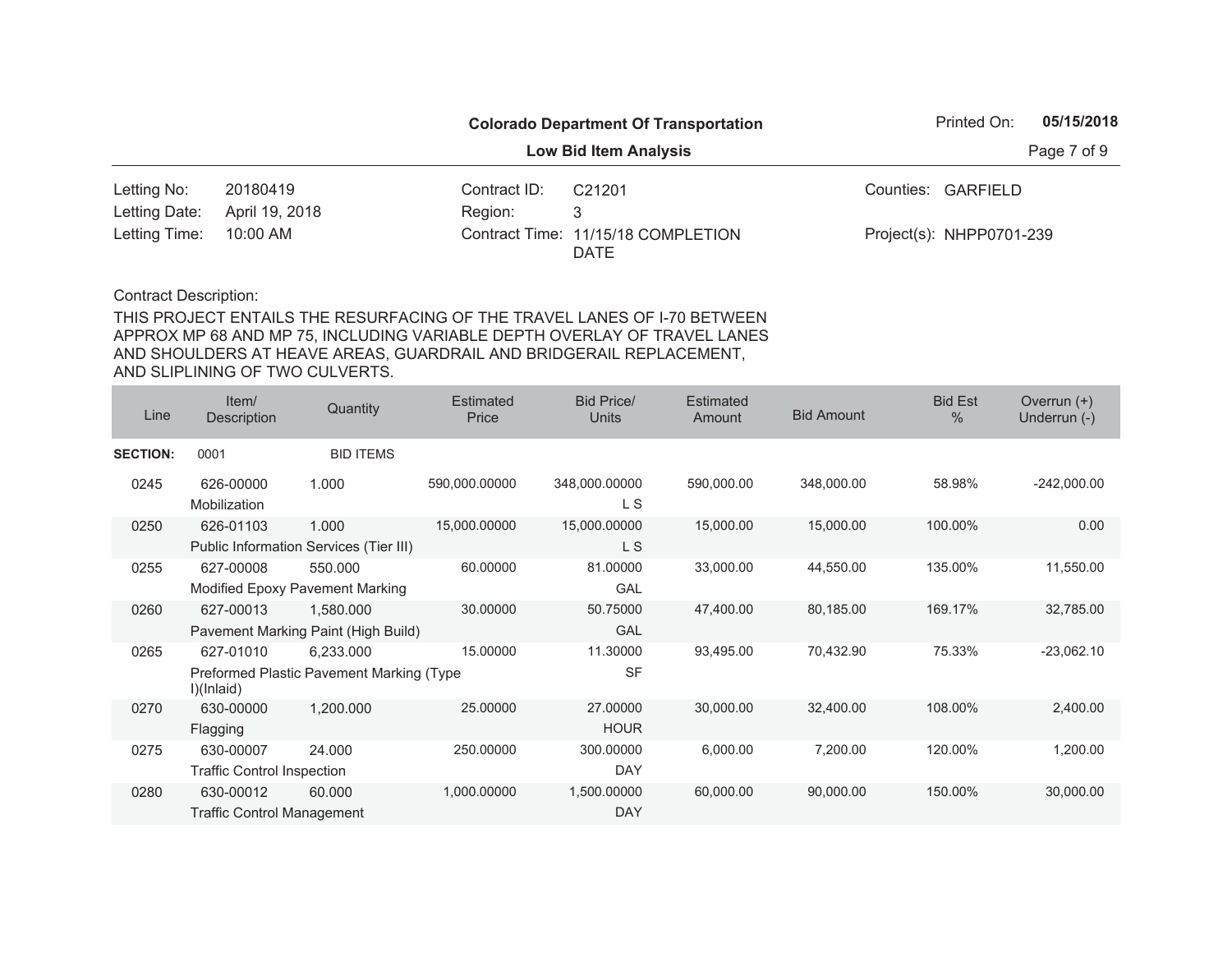|                        |                |              | <b>Colorado Department Of Transportation</b> | Printed On:              | 05/15/2018  |
|------------------------|----------------|--------------|----------------------------------------------|--------------------------|-------------|
|                        |                |              | <b>Low Bid Item Analysis</b>                 |                          | Page 8 of 9 |
| Letting No:            | 20180419       | Contract ID: | C <sub>21201</sub>                           | Counties: GARFIELD       |             |
| Letting Date:          | April 19, 2018 | Region:      |                                              |                          |             |
| Letting Time: 10:00 AM |                |              | Contract Time: 11/15/18 COMPLETION<br>DATE   | Project(s): NHPP0701-239 |             |

| Line            | Item/<br>Description                        | Quantity                                                | <b>Estimated</b><br>Price | <b>Bid Price/</b><br><b>Units</b> | <b>Estimated</b><br>Amount | <b>Bid Amount</b> | <b>Bid Est</b><br>$\%$ | Overrun $(+)$<br>Underrun (-) |
|-----------------|---------------------------------------------|---------------------------------------------------------|---------------------------|-----------------------------------|----------------------------|-------------------|------------------------|-------------------------------|
| <b>SECTION:</b> | 0001                                        | <b>BID ITEMS</b>                                        |                           |                                   |                            |                   |                        |                               |
| 0285            | 630-80341                                   | 68,000<br>Construction Traffic Sign (Panel Size A)      | 50.00000                  | 10.00000<br><b>EACH</b>           | 3,400.00                   | 680.00            | 20.00%                 | $-2,720.00$                   |
| 0290            | 630-80342                                   | 94.000<br>Construction Traffic Sign (Panel Size B)      | 65.00000                  | 15.00000<br><b>EACH</b>           | 6,110.00                   | 1,410.00          | 23.08%                 | $-4,700.00$                   |
| 0295            | 630-80350<br><b>Vertical Panel</b>          | 230.000                                                 | 30.00000                  | 10.00000<br><b>EACH</b>           | 6,900.00                   | 2,300.00          | 33.33%                 | $-4,600.00$                   |
| 0300            | 630-80355<br>Portable Message Sign Panel    | 2.000                                                   | 5,700.00000               | 6,500.00000<br><b>EACH</b>        | 11,400.00                  | 13,000.00         | 114.04%                | 1,600.00                      |
| 0305            | 630-80358<br>Panel (C Type)                 | 2.000<br>Advance Warning Flashing or Sequencing Arrow   | 1,200.00000               | 1,550.00000<br><b>EACH</b>        | 2,400.00                   | 3,100.00          | 129.17%                | 700.00                        |
| 0310            | 630-80360<br>Drum Channelizing Device       | 100.000                                                 | 27.00000                  | 10.00000<br><b>EACH</b>           | 2,700.00                   | 1,000.00          | 37.04%                 | $-1,700.00$                   |
| 0315            | 630-80364<br>Burn)                          | 80.000<br>Drum Channelizing Device (With Light) (Steady | 22.00000                  | 20.00000<br><b>EACH</b>           | 1,760.00                   | 1,600.00          | 90.91%                 | $-160.00$                     |
| 0320            | 630-80367<br>Portable Traffic Speed Monitor | 2.000                                                   | 2,500.00000               | 3,000.00000<br><b>EACH</b>        | 5,000.00                   | 6,000.00          | 120.00%                | 1,000.00                      |